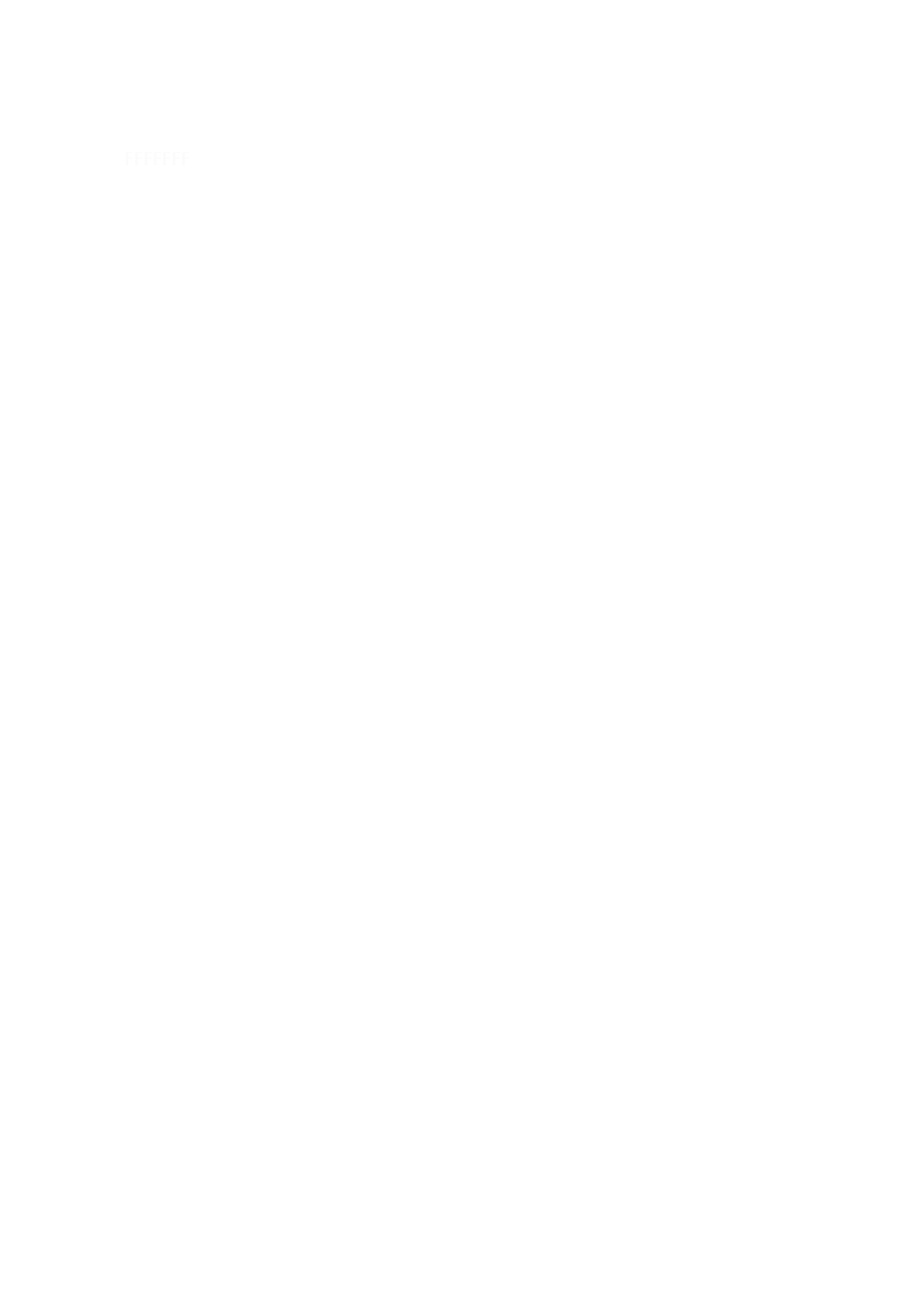

# **EPC WORKING PAPER**

EPC Working Papers cover the extended discussion of contemporary European integration themes. They are normally written by in-house analysts, although outside experts may also be invited to produce papers. Working Papers are policy oriented and generally contain an executive summary and key recommendations. The papers represent the views of the authors and not necessarily those of the EPC.

# **November 2004**

Dr. Kennedy Graham

EU AND GLOBAL GOVERNANCE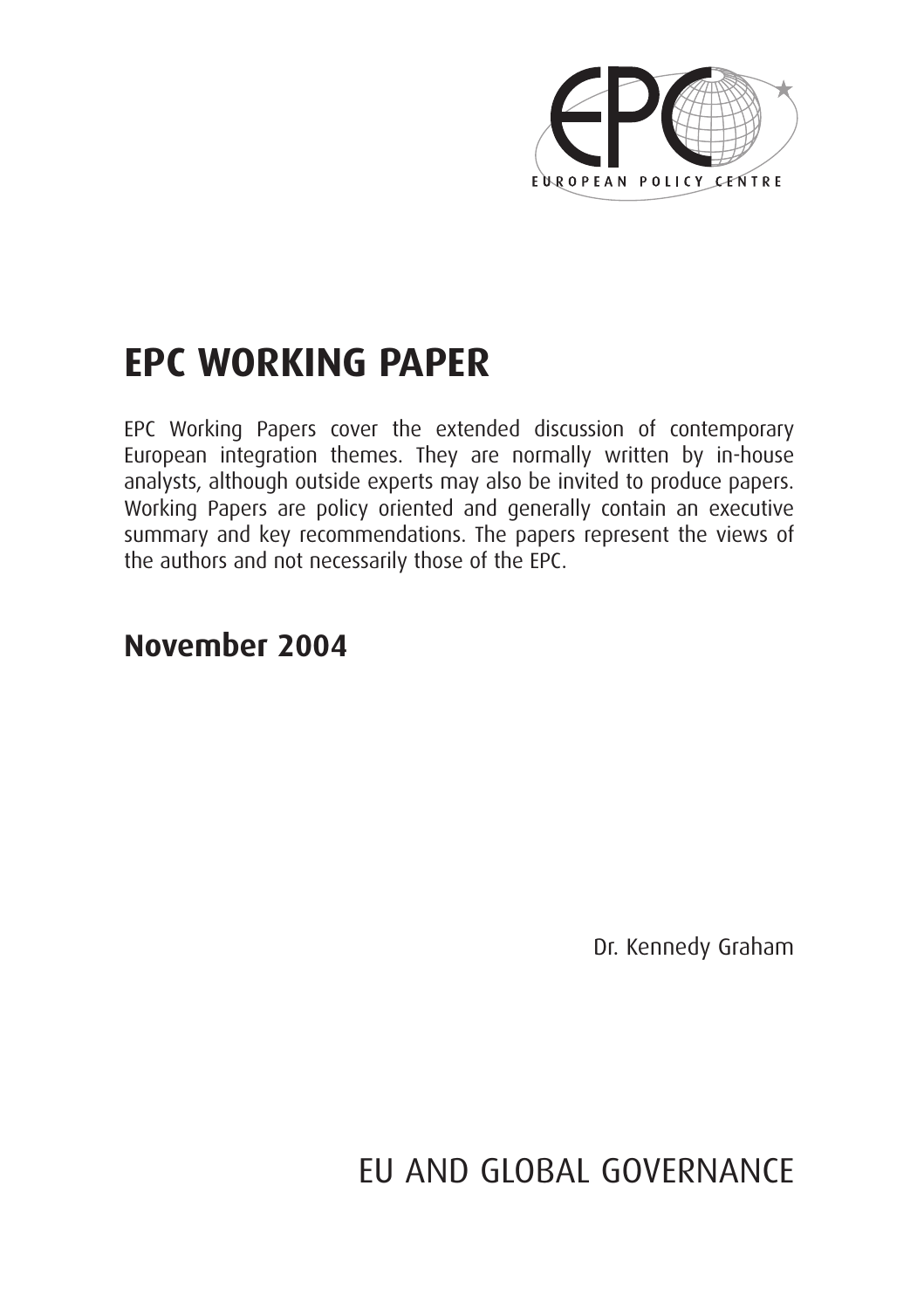

# **Table of Contents**

| <b>Foreword</b>                                                                                        | 3              |
|--------------------------------------------------------------------------------------------------------|----------------|
| 1. Context: The Changing International Environment                                                     | $\overline{4}$ |
| 2. The EU Strategy: Towards 'Effective Multilateralism'                                                | 5              |
| 3. The EU and the UN as Partners: Potential & Challenges                                               | 7              |
| • Doctrinal Dimension<br>• Operational Dimension<br>• Institutional Dimension<br>• Political Dimension |                |
| Annex:                                                                                                 |                |
| 'The EU and UN in Crisis Management'- Summary<br>report of the expert meeting                          | 19             |
| Agenda                                                                                                 | 25             |
| Participants                                                                                           | 26             |

# **About the Author**

*Dr. Kennedy Graham is Senior Fellow at the UN University Institute for Comparative Regional Integration Studies in Bruges, Belgium.*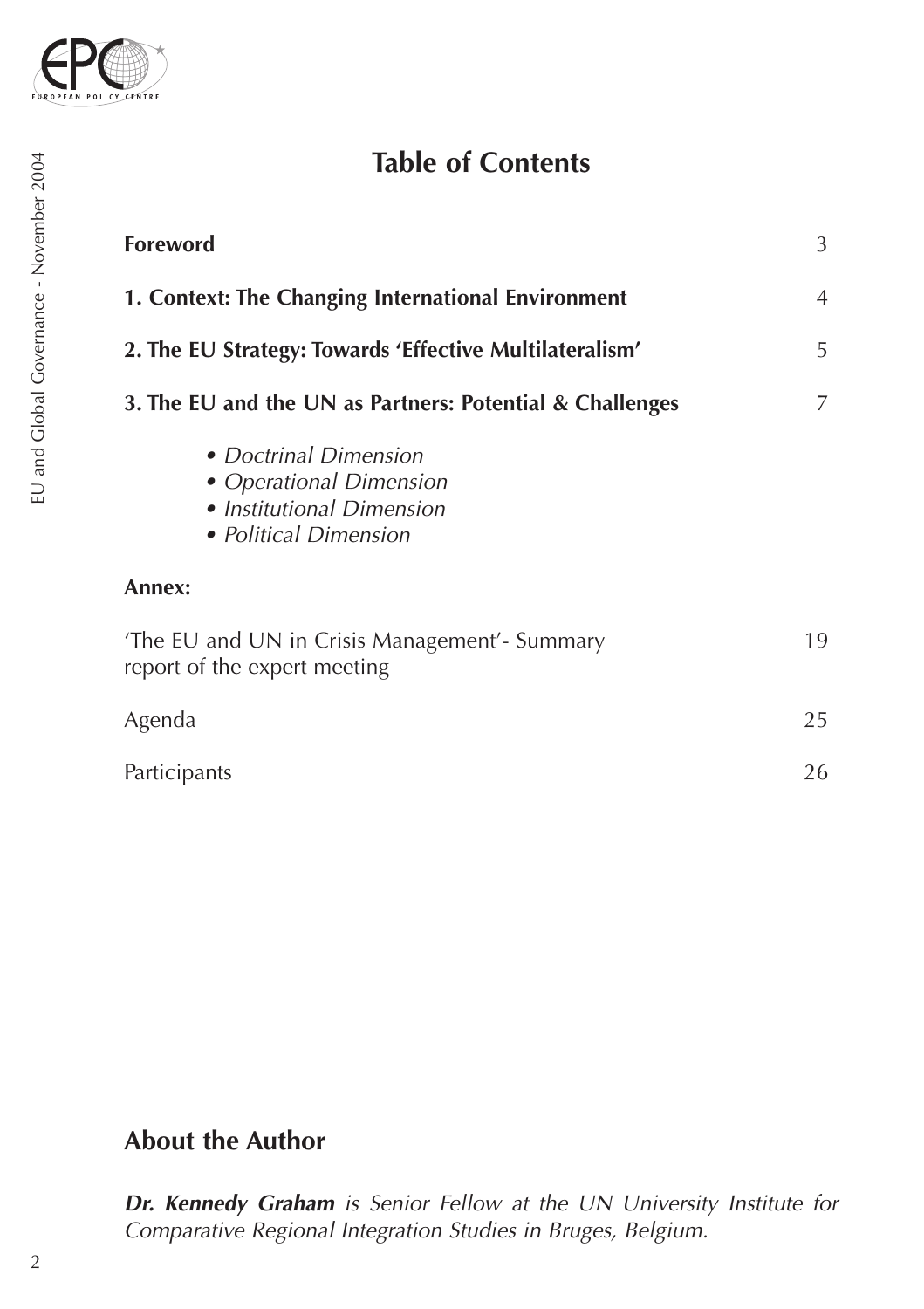

# **Foreword**

This Working Paper by Kennedy Graham is part of the series of publications under the EPC's Integrated Work Programme on "The EU and Global Governance."

In his paper, Dr. Graham explores an important element of the European Union's commitment to "effective multilateralism," namely the increasingly close relationship between the EU and the United Nations in the field of crisis management.

The paper sets this relationship against the background of a rapidly changing international environment which has been dominated by the Iraq crisis and debates over the legitimate use of force. He then charts the EU's steady, if sometimes faltering, progress towards developing a common foreign and security policy and its attempts to create a military capacity to support conflict prevention and crisis management operations. He notes with satisfaction the key role the EU accords to the UN and its staunch defence of a rules based international system.

Dr. Graham describes the fast-growing EU-UN relationship as one characterised by "far reaching potential but also formidable challenges." He reviews these challenges under various headings. The doctrinal dimension touches on the use of force and covers the "responsibility to protect." The operational dimension examines what capabilities the EU brings to the table and looks at the arrangements for cooperation with the UN at headquarters and on the ground. The institutional dimension reveals the discord among EU Member States on the sensitive issue of reform of the UN Security Council and also poses the question of whether the EU should be regarded as a regional agency for the purposes of Chapter VIII of the UN Charter? Finally, the author considers the political dimension and points to the crucial importance of the EU and the international community reacting positively to the forthcoming recommendations of the Kofi Annan High Level Panel.

Dr. Graham's paper was used as the basis for an EPC expert meeting on 10 November which was opened by Peter Sutherland, President of the EPC's Advisory Council, and which was also addressed by Hedi Annabi, Under Secretary of the UN Department of Peacekeeping, and Jim Cloos, Director for Multilateral Affairs in the Council of the European Union. A summary of this meeting is also included in this Working Paper.

#### **Fraser Cameron**

EPC Director of Studies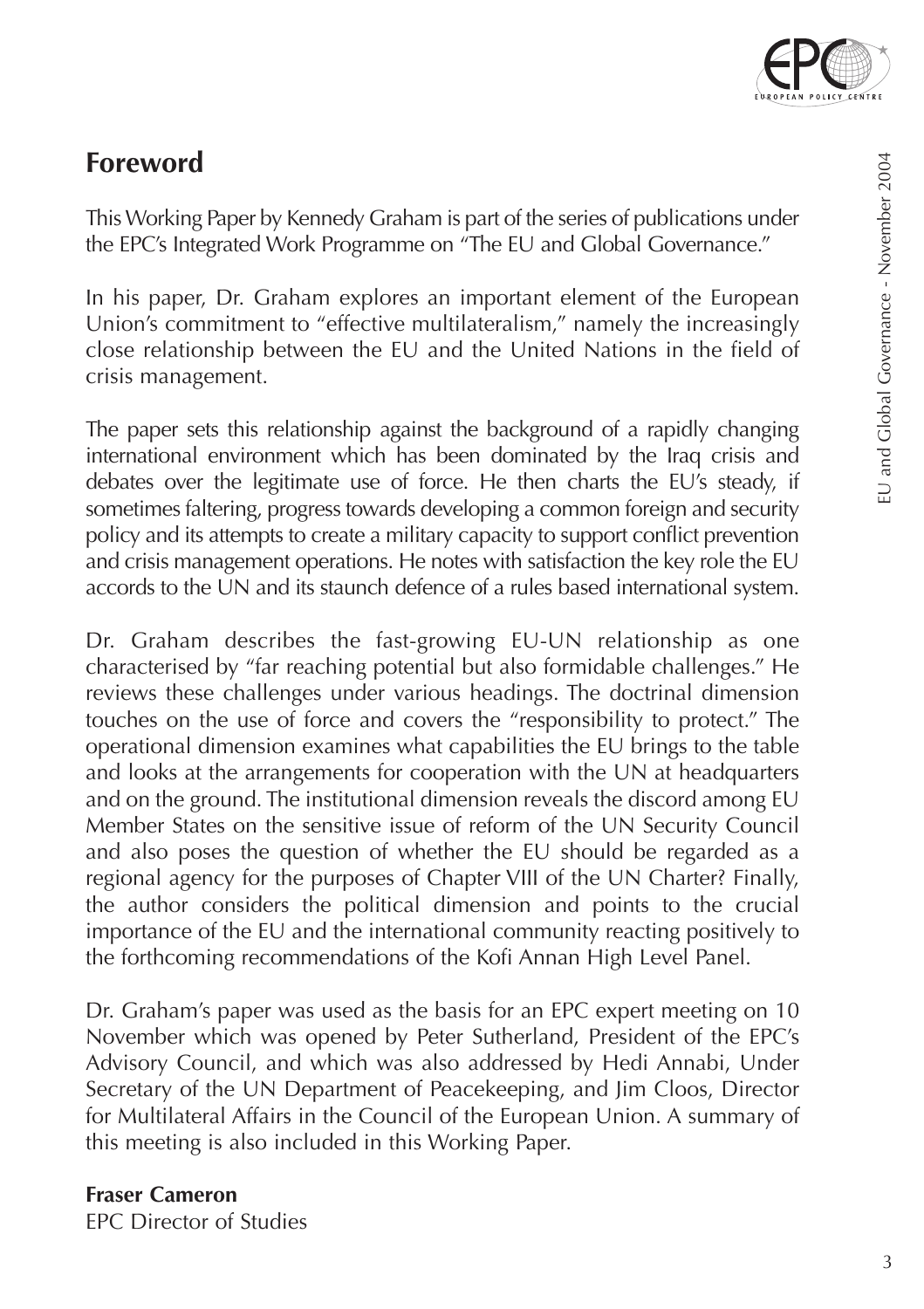

# **1. Context: The Changing International Environment**

The extenuated Iraq crisis (1990-2004) has captured the centre of international attention for the past decade, prompting the UN Secretary-General's call in 2003 for a high-level panel to explore its implications for world order.<sup>1</sup> Yet the crisis is only one part of the broader set of events that have brought the world to a critical stage in the evolution of global security thinking and the development of global governance. Other comparable crises over terrorism, WMD proliferation, and threats to 'human security' all place strain on the contemporary global security system.

The post-Cold War world has not seen the end of history. But it is, to some extent, witnessing a tectonic interaction among the principal civilisational systems whose cultural politics drive global strategy. Western, Islamic and Sinic value systems in particular strive for the hearts and minds of the world's citizens in the political furnace that is moulding a global governance of some future kind. The Asian values debate of the early-1990s, generated by the dynamic economic challenge from the 'Asian tigers,' abruptly ceased once the regional currency crisis hit in the latter part of the decade. Yet the underlying challenge to modernity and Western liberalism, posed by the more paternalistic systems of Asia, remains relevant to the 'global values' debate today.

Since then, the challenge posed to the global establishment by militant Islam has become the most potent factor affecting security thinking at present time. The prospect of WMD proliferation and the intensification of terrorist actions around the world, with the forbidding nexus between these two 'hard security issues,' comprise the dominant threat perception driving Western security policy in the early 21st century.

In the context of the review of security perceptions and policy-making represented by the UN High-Level Panel (HLP), a synthesis is being sought between these 'hard threats,' so feared by the North, and the 'soft threats' faced by the South (absolute poverty, environmental stress and natural resource depletion, endemic global health crises and migrant social pressures). The concept of 'human security' holds the prospect of combining the totality of global issues facing the international community in the contemporary age. The Panel is charged with identifying these threats and their inter-relationships, advancing ways of ensuring the most effective collective response to them, and proposing any changes, including institutional change if necessary, that may be required.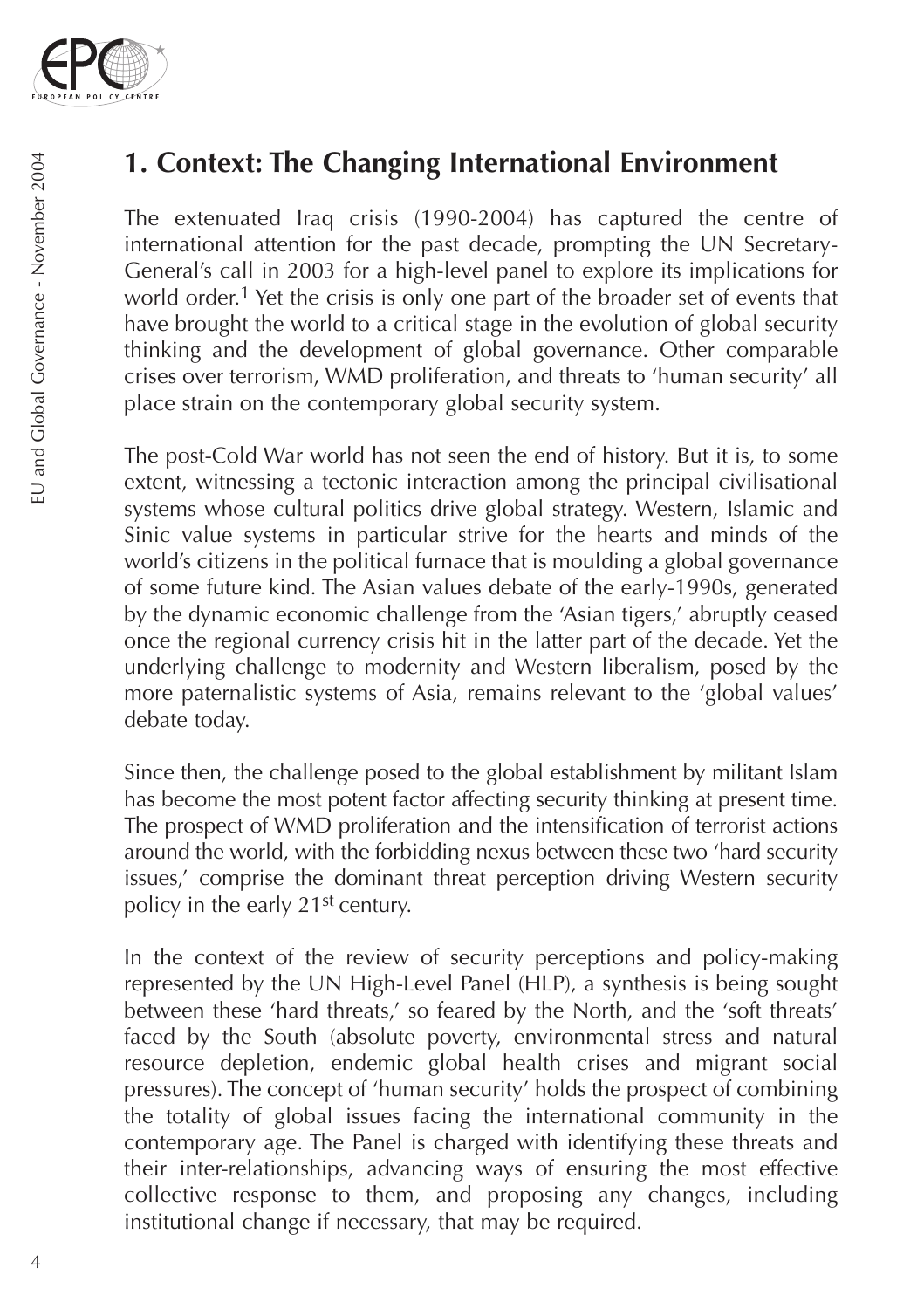

Part of the concerns harboured by the international community over effective collective action over the past decade has addressed the means of conflict prevention, peacekeeping and peace enforcement undertaken by the UN and regional organizations. The Secretary-General's 1992 'Agenda for Peace,' written at the height of post-Cold War optimism over a 'new world order,' laid out ambitious proposals for developing a coherent 'fabric of peace.'2 But within three years the setbacks of Bosnia, Somalia and Rwanda brought an end to such optimism and the 1995 'Supplement to Peace' signalled a retreat from the original vision. The 2000 Brahimi Report trenchantly critiqued the shortcomings of the present system: inadequate training, insufficient funding, imprecise mandates, insipid political will and bureaucratic inflexibility had combined to thwart the efficient execution of peace operations in complex emergency situations. Far-reaching reforms, said the Report, were clearly necessary.

During the same period – the past decade and a half – the European Union has come into existence, initiated moves towards a constitution and a common foreign and security policy, and expressed the intention to become a 'global actor' in international affairs. Such an aspiration is redolent of the centuries-old European dream, resting on the vision of a united continent asserting itself to an enlightened effect on the world stage. The manner in which the EU perceives the Iraq and other crises, and the prescriptions it offers for collective international redemption, have become a critical, and closely watched factor of international politics at the opening of the 21<sup>st</sup> century.

# **2. The EU Strategy: 'Towards Effective Multilateralism'**

The European Union has emerged as a political organization during a decade of particular fluidity and tension. The 1992 Maastricht Treaty established the EU as an entity and laid out ambitious criteria by which its actions as a global player were henceforth to be judged. Milestones along the way have been:

- the introduction of the Common Foreign and Security Policy (CFSP), in the Maastricht Treaty, including the European Security and Defence Policy;
- the inclusion of the Western European Union into the operational security mechanism of the EU's ESDP (June 1999);
- the 2001 EU Council's Programme for the Prevention of Violent Conflicts ('Göteborg Programme'), which reaffirmed that "conflict prevention [was] one of the main objectives of the EU's external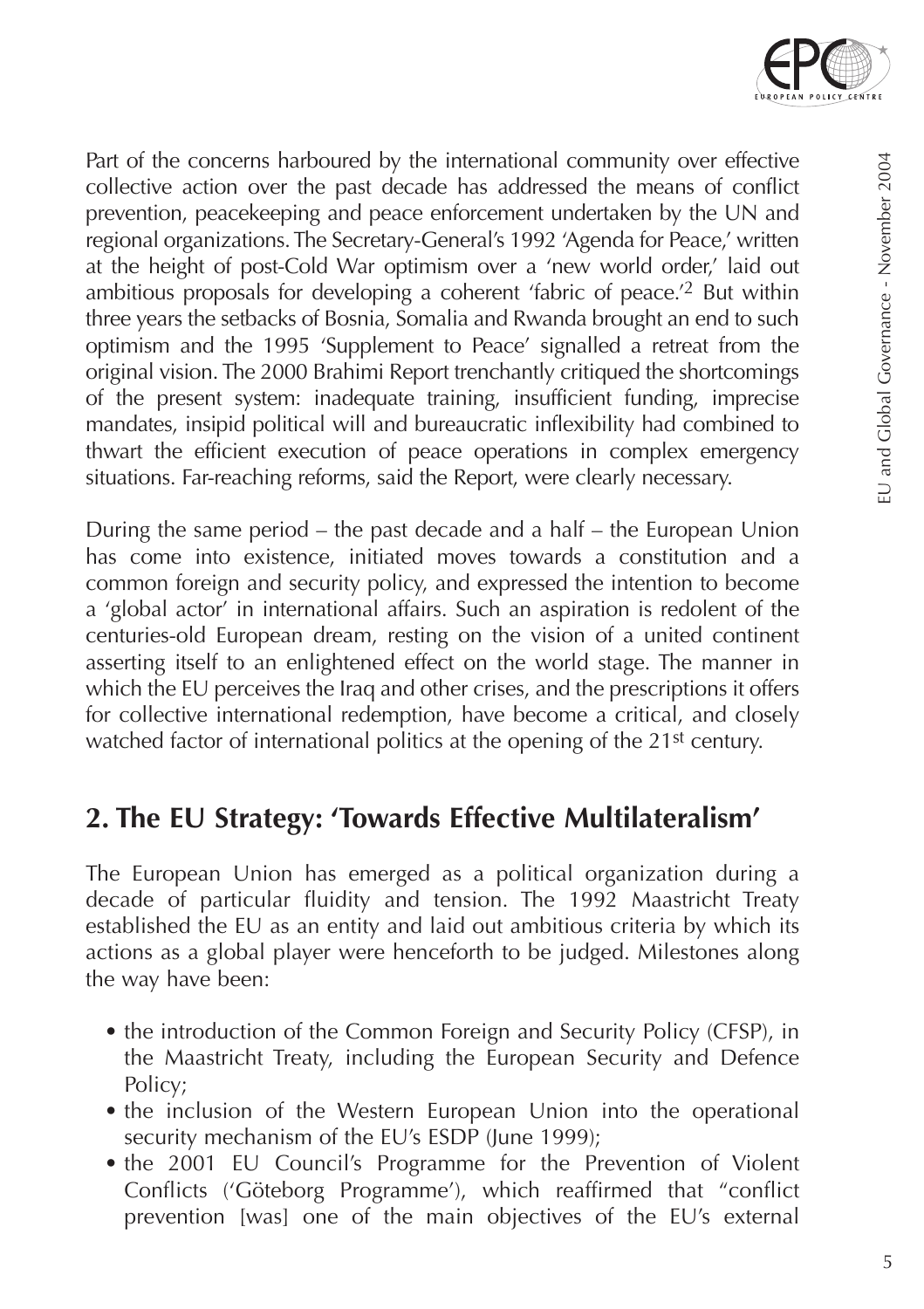

relations and should be integrated in all its relevant aspects, including the ESDP….";

- development of co-operative links with NATO through a series of agreements over the past decade;
- the UN-EU Joint Declaration on Crisis Management which defines their respective roles in military and civilian relief operations and disaster situations;
- the EC Communication (September 2003): 'The EU and the UN: The Choice of Multilateralism';
- the completion of the European Security Strategy (December 2003) which proclaims 'effective multilateralism' as the EU's guiding principal in its foreign policy;
- the submission of an EU policy brief (June 2004) to the UN High-Level Panel on Threats, Challenges and Change;
- the signing of the European Constitution (October 2004) which lays out the future structure of the EU's foreign and security policy.

Under the new constitution, the EU's Common Foreign and Security Policy is to provide the Union with an 'operational capacity' that draws on European civilian and military assets. The EU may use such assets 'outside the Union' for peacekeeping, conflict prevention and strengthening international security, but only 'in accordance with the principles of the UN Charter<sup>'3</sup>

In addition, the EU will henceforth engage in the 'progressive framing' of a common defence policy, with decisions made being recommended for implementation by Member States in accordance with their respective constitutional requirements. Member States are to progressively improve their military capabilities. Armed aggression against any Member State will incur an obligation of assistance from all Members (in accordance with article 51 of the UN Charter pertaining to individual and collective self-defence). This collective defence arrangement, however, is not to prejudice 'the specific character of the security and defence policy of certain Member States' – thus acknowledging the relationship between allied and neutral Member States.

What might be called the first 'strategic policy' of the EU is spelled out in the twin documents of 2003: the EC Communication in September and the EU Security Strategy three months later. These two documents will prove seminal in the annals of EU foreign policy development. The EU's overarching 'strategic objective' is the strengthening of an international order based on 'effective multilateralism.' The 'fundamental framework' for international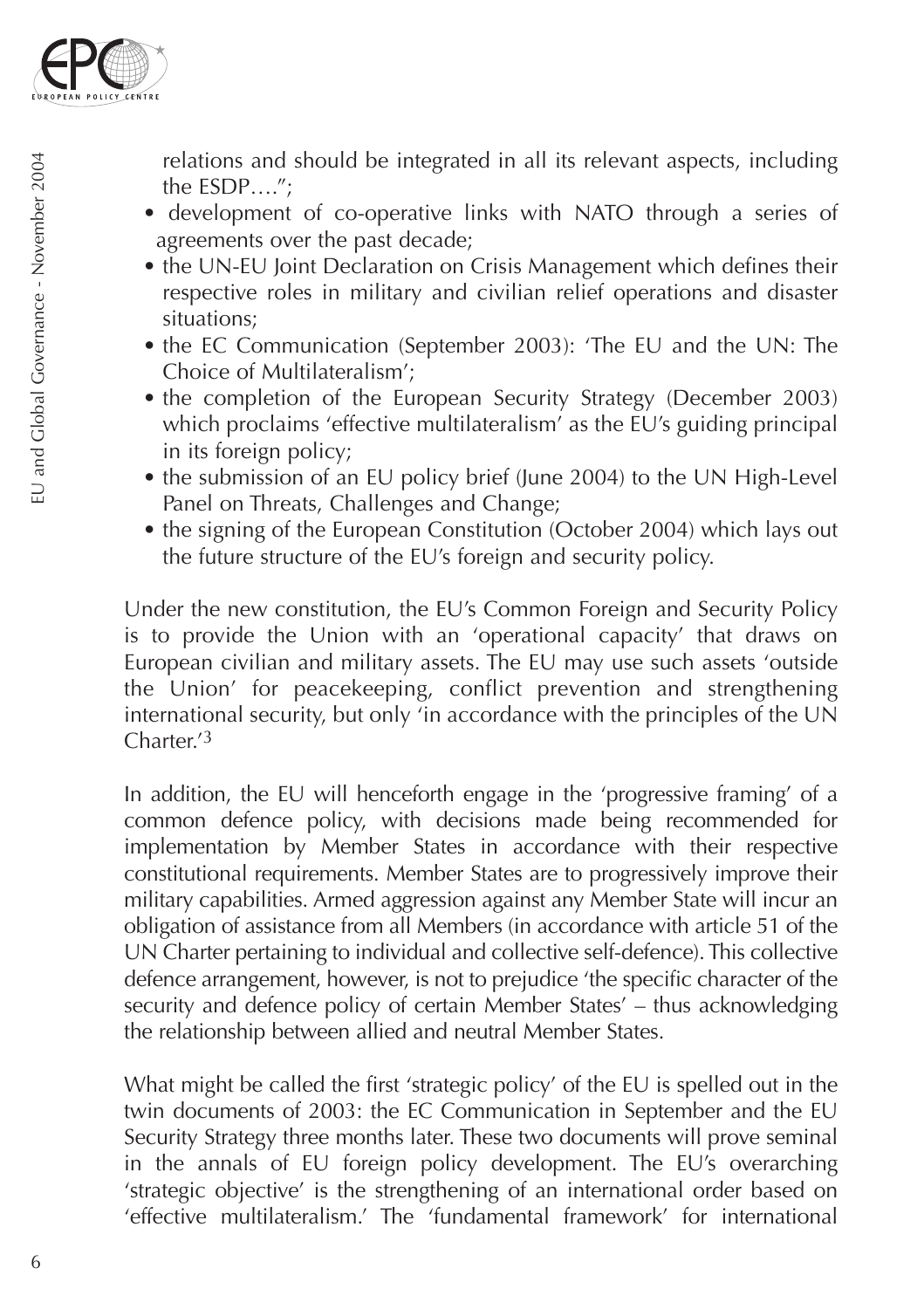

relations remains the UN Charter. Strengthening the UN, equipping it to fulfil its responsibilities and act effectively, was necessarily a European priority. The challenge accepted by the EU is to help the multilateral system deliver on its key objectives. Two aspects of its contribution to effective multilateralism could, the EU believes, be further developed: its ability to act as a 'frontrunner' in developing multilateralism; and its support for capacity-building in other countries and regions. And EU efforts should also focus on UN reform, especially of the Security Council.4

In making its contribution to effective multilateralism, the EU recognised that it needed to become 'more active, more coherent and more capable' as a single actor. It has accordingly sought a delicate balance between too hasty and too belated a resort to force in crisis management. In adopting a concept that distinguishes it from the US doctrine involving the 'pre-emptive use of force,' the EU is essentially seeking to position itself optimally between the US and the rest of the international community. 'Preventive engagement,' says the EU, can avoid more serious problems in the future. Yet, when the chips are down, "we need to develop a strategic culture that fosters early, rapid and when necessary, robust intervention."5

In developing the policy of 'effective multilateralism' with the UN at the centre, the EU has also developed a policy partnership with NATO.6 That partnership, however – while operationally functional – has put into stark political relief the current transatlantic strains in the Euro-American relationship, with the EU's efforts at developing an independent defence capability being discouraged by American insistence on the continued preeminence of NATO in the military sphere.

# **3. The EU and the UN as Partners: Potential & Challenge**

The EU has moved with speed and determination to implement its policy of 'effective multilateralism.' The relationship between the EU and the United Nations as partners in crisis management is characterised by far-reaching potential yet also by formidable challenges. Four dimensions to the relationship can be discerned: doctrinal, operational, institutional and political. Each needs to be addressed of itself yet all are inter-related, thereby posing a major policy test for EU leaders and officials over the next decade.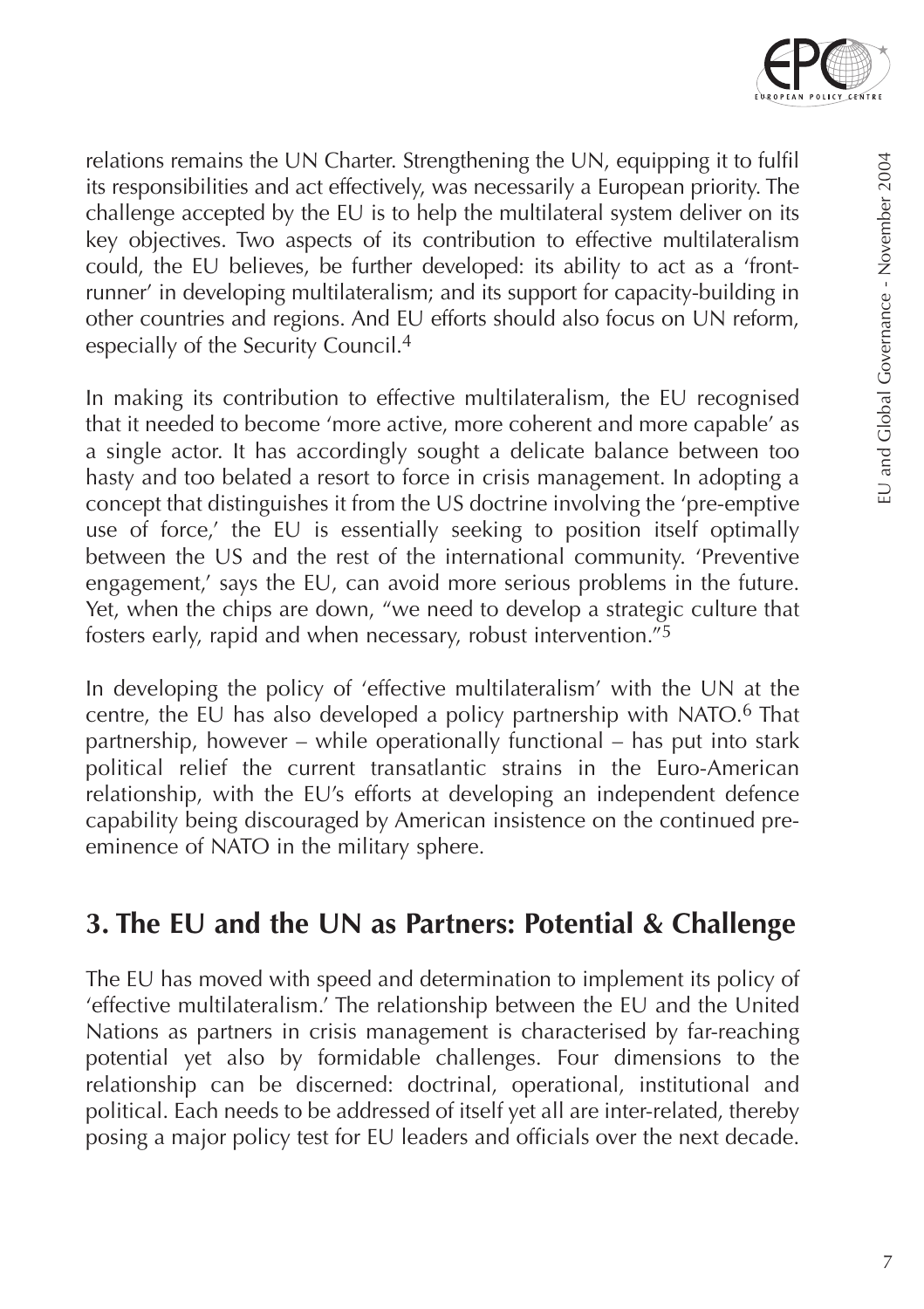

### *Doctrinal Dimension*

The inter-related crises of Afghanistan, Iraq, North Korea and Iran have placed strain on a number of cardinal principles of traditional security doctrine contained in the UN Charter:

- The non-use of force (except in self-defence or when authorised by the Security Council), enshrined in article 2.4 of the Charter is challenged by the US doctrine of 'threat prevention' through pre-emptive force for expanded self-defence.7
- The sanctity of traditional governmental recognition at the United Nations is challenged by the experience of unauthorised regime change in Iraq in April 2003.
- The principle of P-5 concurrence in article 27.3 is challenged by the British theory of the 'unreasonable veto.'8
- The customary right of states to possess any weaponry they deem necessary for their self-defence is challenged by an emerging norm of 'compulsory and selective disarmament' through a series of Security Council decisions over the past fifteen years.9
- The principle of domestic jurisdiction in article 2.7 is challenged by the proposed new norm of the 'responsibility to protect.'10

The EU has been deeply divided over a number of these issues. A broad consensus exists among EU members over WMD disarmament – reflected in the general acceptance of the Security Council's January 1992 summit declaration and its broad acquiescence with nuclear weapon possession by two of its Member States. It has evinced general support for the 'responsibility to protect' against humanitarian catastrophes, although it has found this easier to embrace in Africa than in Europe. The major policy split, however, has emerged in the past two years in response to the US unilateralist policy over Iraq. The pre-emptive use of force in March 2003, without Security Council authorization, divided the major Member States, particularly France and Germany vis-à-vis the UK. Of perhaps greatest embarrassment for the EU, the British 'unreasonable veto' theory was generated in response to a threatened French (and Russian) veto against Security Council authorization of force. And the regime change of the Iraqi Government (universally recognized at the UN for the previous two decades despite its use of WMDs) was undertaken without any official querying of the legality of such a move.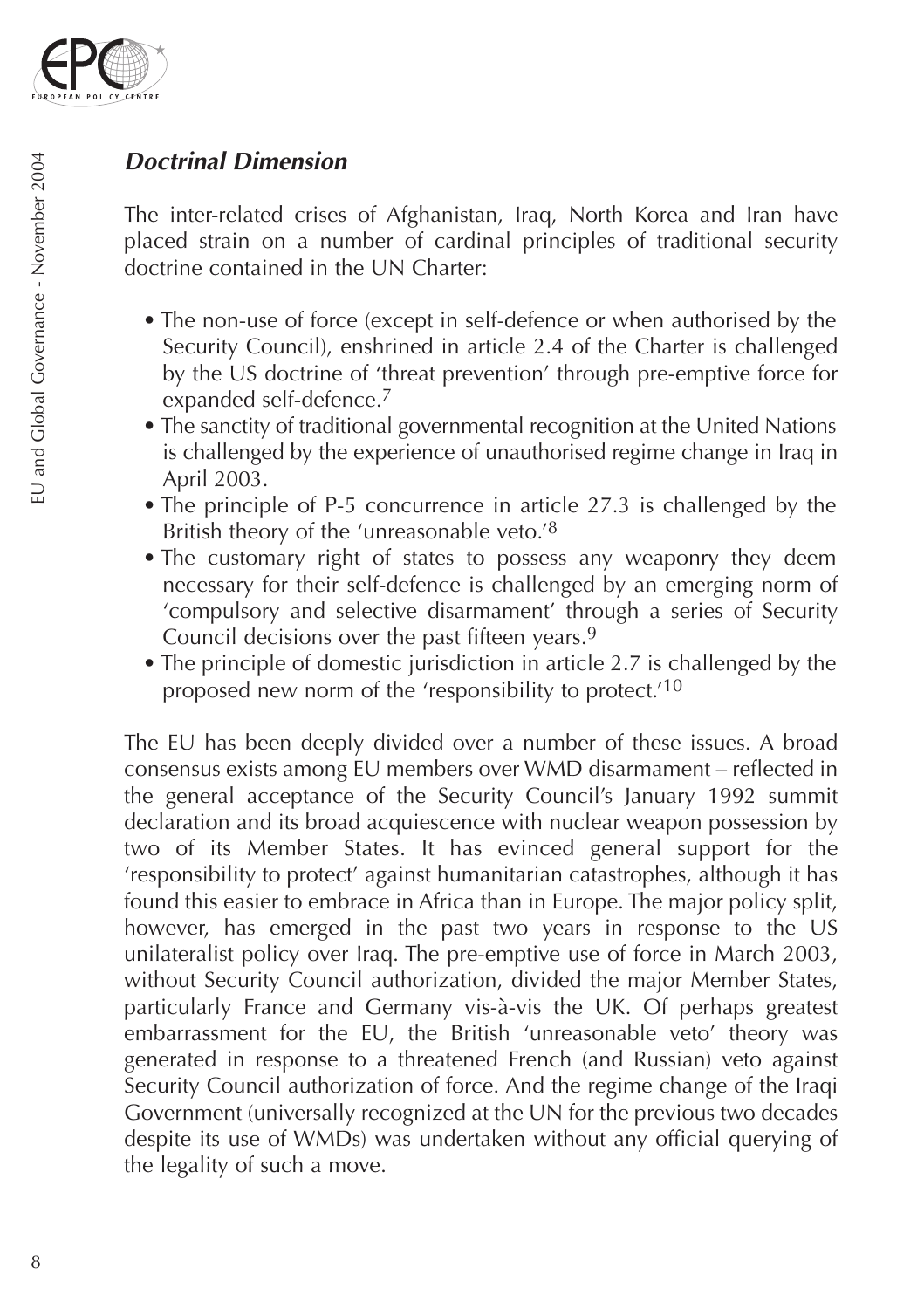

*Questions:*

#### *1. WMD Proliferation*

*At what stage might the EU consider that 'preventive engagement' with Iran over its alleged nuclear weapons development programme has failed to produce results? What might be the criteria for determining this? Is the use of force to ensure WMD non-proliferation in the case of Iran (a) legally valid and (b) politically wise? Does Iran have a right to withdraw from the NPT? How would withdrawal be reconciled with the UN Security Council January 1992 summit declaration that WMD proliferation constitutes a 'threat to peace and security'?*

#### *2. Regime Change*

*Is it feasible to expect the EU, as part of its 'effective multilateralism,' to develop a common policy on the question of 'regime change' for WMD proliferation? Does the EU consider enforced 'regime change' of a government recognised at the UN to be a legal act under the Charter?* 

### *Operational Dimension*

It is often contended that Europe has been slow to develop an operational capability in crisis management. Yet it should be recalled that, only a decade ago at the time of the Balkans crisis, the EU did not even exist as an entity. The EC's capacity to undertake an operational deployment in the Balkans was, inevitably, seriously limited.

In the past five years the EU has begun to develop its operational capability, and this is starting to show practical results in the field. To date:

- January 2003: the first police mission was deployed in Bosnia-Herzegovina;
- April 2003: the first military mission was deployed, under UN mandate, in Macedonia *(Operation Concordia);*
- June 2003: the first 'out-of-area' mission was deployed, under UN mandate, in the DRC *(Operation Artemis);*

The EU is now working to create a 60,000-strong rapid reaction force for future humanitarian and peacekeeping missions. In April 2004 a senior EU military official raised the possibility of the EU sending a preventive force to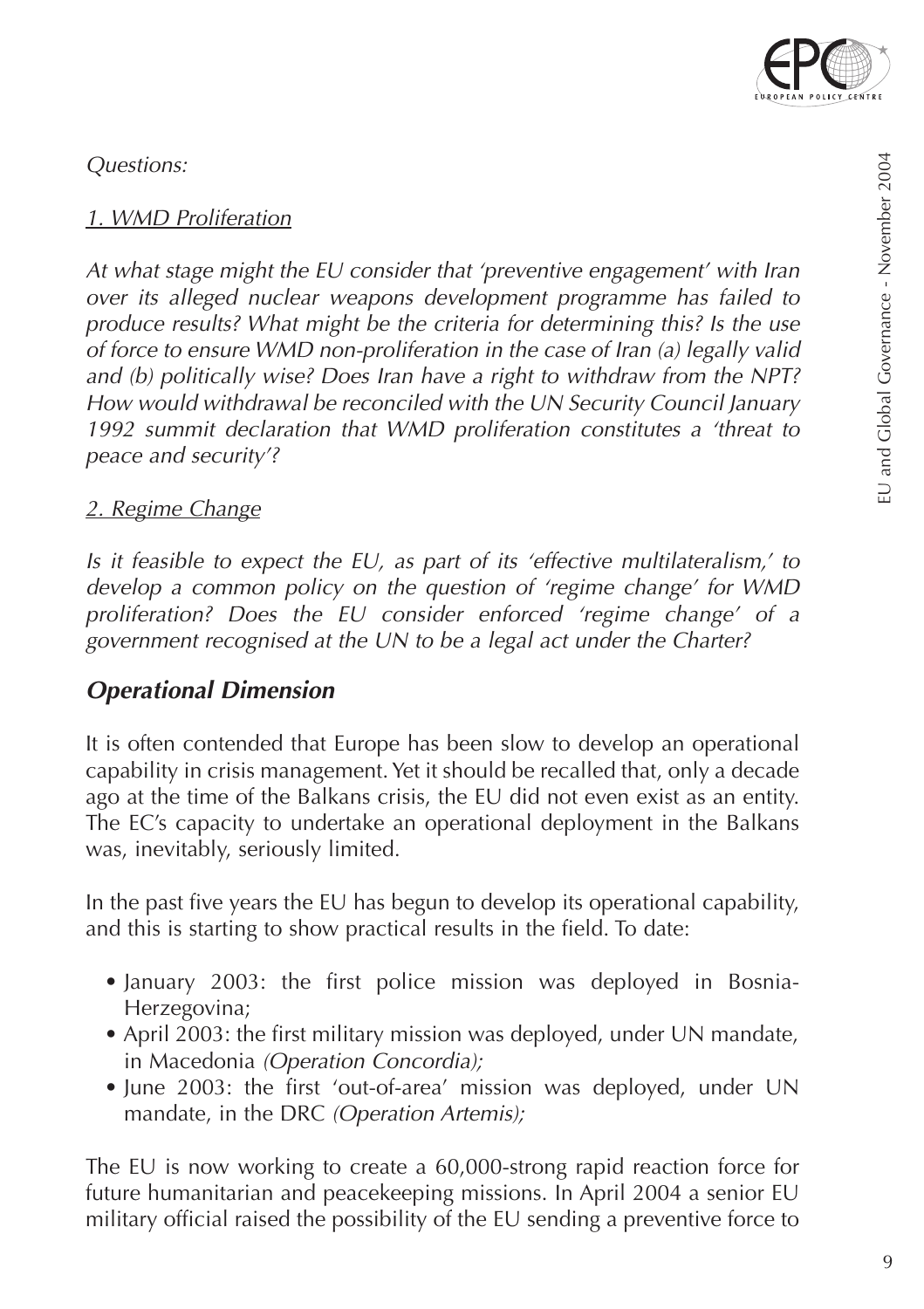

Sudan to assist in the Darfur crisis. Deployment to date, however, has been confined to African Union peacekeeping forces.

Recently the UN has recognised the far-reaching potential of relying on a more active, capable and coherent EU as an operational partner committed to 'effective multilateralism.' The UN Secretary-General has visited EU headquarters in October 2000 and January 2004 and remains in constant contact with the EU High Representative. In June 2001 the EU General Affairs Council agreed on a 'platform for intensified co-operation' at four levels:

- EU ministerial meetings in troika format with the UN Secretary-General;
- Meetings and contact between the EU-HR and EC External Affairs Commissioner with the UN Secretary-General and his Deputy;
- Political and Security Committee meetings with the UN Deputy SG and Under-SGs;
- Contact between the Council Secretariat and Commission with the UN Secretariat.

These plans have been thoroughly implemented in the past two years. Effective contact between the two secretariats commenced with DPKO officials on peacekeeping in May 2001. Since April 2002 the UN-DSG has led an annual mission to Brussels. The EU military staff has identified UN-DPKO as its UN partner, and the EU Policy Unit has identified UN-DPA (Europe branch). Joint task forces have been established to co-ordinate interaction over police and military missions, and foster training, with a 'steering committee' now meeting biannually. Liaison offices have been strengthened in New York and Brussels. It is clear that, as far as the UN is concerned, the EU is in business as a 'global actor.'

#### *Questions:*

#### *1. Global Logistical Reach*

*Does the EU aspire to develop a rapid deployment capability for 'out-of area' operations into, for example, Africa and the Middle East, without the need for reliance on NATO assets? Might it aspire to develop a global logistics capability of the kind currently possessed only by the US? If so, what would be the stated rationale?*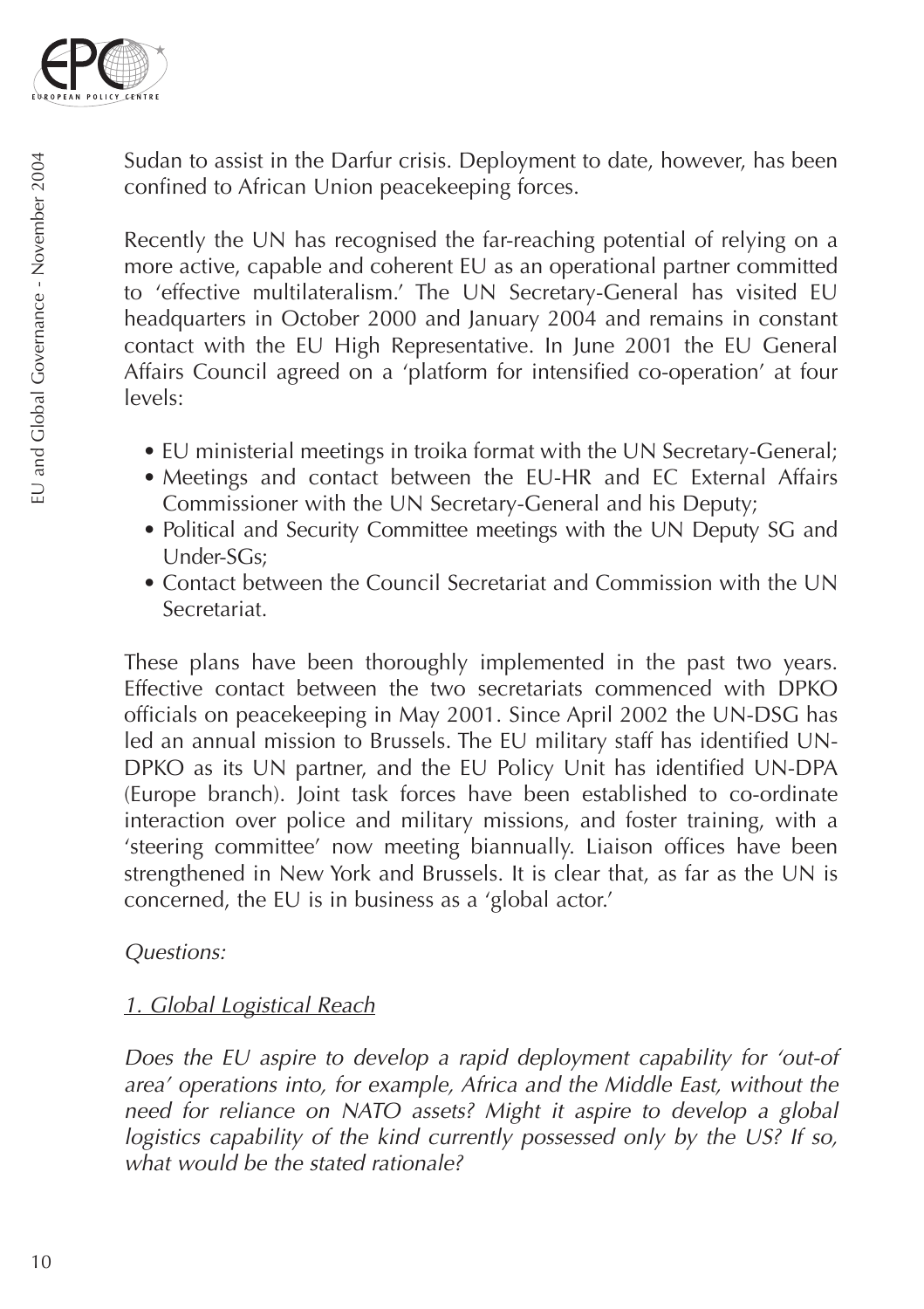

#### *2. Out-of-Area Operations*

*At a time of inter-civilisational tensions, the cultural politics of 'out-of-area' deployment is acute. The 'principle of universal applicability' is a perennial reality check for national and regional foreign policies. Is the EU willing, for example, to develop a deployment capability out-of-area (in, inter alia, Africa and the Middle East) complemented by a readiness on the part of Europeans to accept other agency forces (African Union, League of Arab States, OIC) on European territory?*

### *Institutional Dimension*

Two aspects arise with respect to the institutional dimension of the EU-UN relationship: the EU's policy towards Security Council reform, and its selfperception as a regional agency within the UN framework.

#### *Security Council Reform*

The UN Security Council has undergone a mutation of considerable importance in the post-Cold War era. Since 1990 it has begun to transform itself from the traditional, narrowly-conceived instrument that responds to inter-state aggression, envisaged by the framers of the Charter, into a prototype body of global governance. Its 'restrictive powers' – the determination of aggression or breach of the peace – have rarely been exercised. Its 'expansive powers' – the determination of a threat to the peace – have been widely and liberally exercised. The Council's threat perception has mutated over the years from the determination of traditional inter-state aggression, through the complex emergencies of the 1990s to territorially non-specific issues such as WMD proliferation, trans-national terrorism and crime, small arms trafficking and even 'soft issues' such as global health concerns. Freed from the shackles of Cold War paralysis, the Council today is according itself binding enforcement powers through identifying generic threats to the peace – addressing the risks of a 'global systemic breakdown.'

During the same period, however, and indeed because of the expanded powers it is choosing to exercise, the Council has come under serious institutional strain that raises questions of its own legitimacy. It is by now almost universally recognised that the Council suffers from unbalanced representation, conflicts of interest (under articles 24 and 27.3), and undeveloped decision-making procedures and mechanisms. In short, the Council is not adequately structured to carry out the overwhelming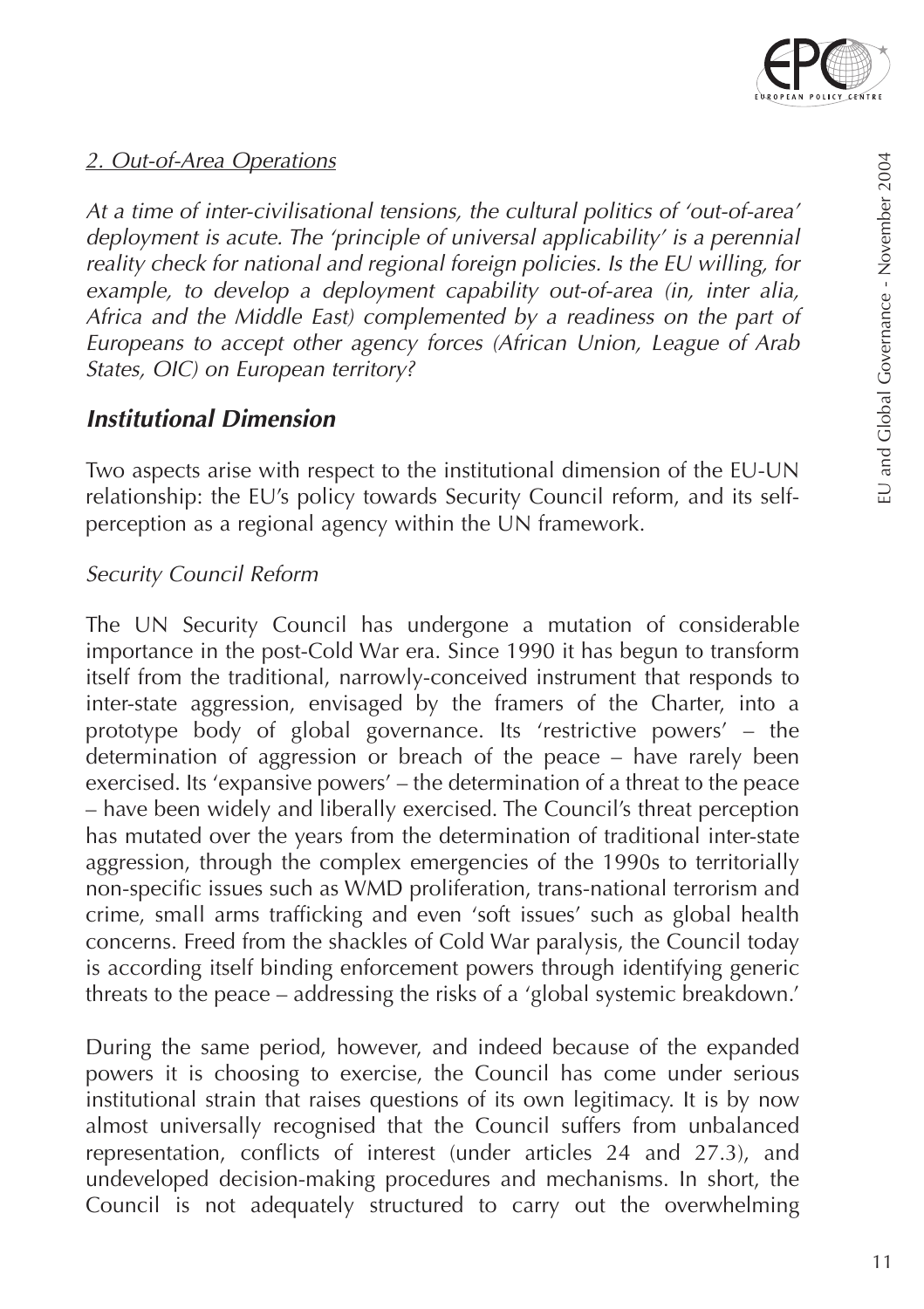

responsibilities of global governance. Yet, driven by great power interests reflecting a bygone age, it is proceeding forthwith. Such an institutional disconnect is generating intensifying dissatisfaction on the part of the general UN membership and global public opinion. This will prove unsustainable in the medium-term. As the Secretary-General has put it in his dramatic challenge to the international community in September 2003, we have come to a 'fork in the road' – a moment no less decisive than 1945 itself. We can no longer take it for granted that our multilateral institutions are strong enough to cope with all the challenges facing them. Radical reform may be in order.<sup>11</sup>

The EU's policy towards Security Council reform is of modest precision. The policy brief it submitted to the High-Level Panel spoke of the need to adapt to changed realities if multilateral institutions are to remain effective.<sup>12</sup> In the EU's view, it should remain for the Council to decide on the appropriate course of action in any given situation. Resort to military intervention should only be undertaken 'if there are no other valid options'; the means should be proportional to the objective, and the consequences of action should be weighed against those of inaction – all of this in clear reference to, and in an implied rebuke of, the American-led adventure in Iraq. Yet, the EU has to date failed to develop a coherent policy on the Council's future, confining itself in the HLP submission to an expression of regret that efforts to achieve comprehensive reform had not yet proven successful. Italy in particular opposes Germany's bid for permanent membership, while France and the UK decline even to discuss a merger of their seats or circumscription of their veto powers. Such pursuit of national interests at a critical moment of UN reform sits oddly with the progressive nature of trans-national European integration, reflecting the inherent tension between supra-national and nationalistic forces currently at play in the integration movement today. The European Parliament's January 2004 call for an EU seat to replace the British and French seats has attracted considerable public, but no discernible official sympathy as yet.

The HLP report is expected to explore the possibility of a three-tier approach to an expanded Council membership, comprising the current P-5, a 'semipermanent' group and an elected group rotating, possibly according to a regional structure. The issue of regionality in the context of Security Council reform is therefore likely to be a major issue for debate in 2005.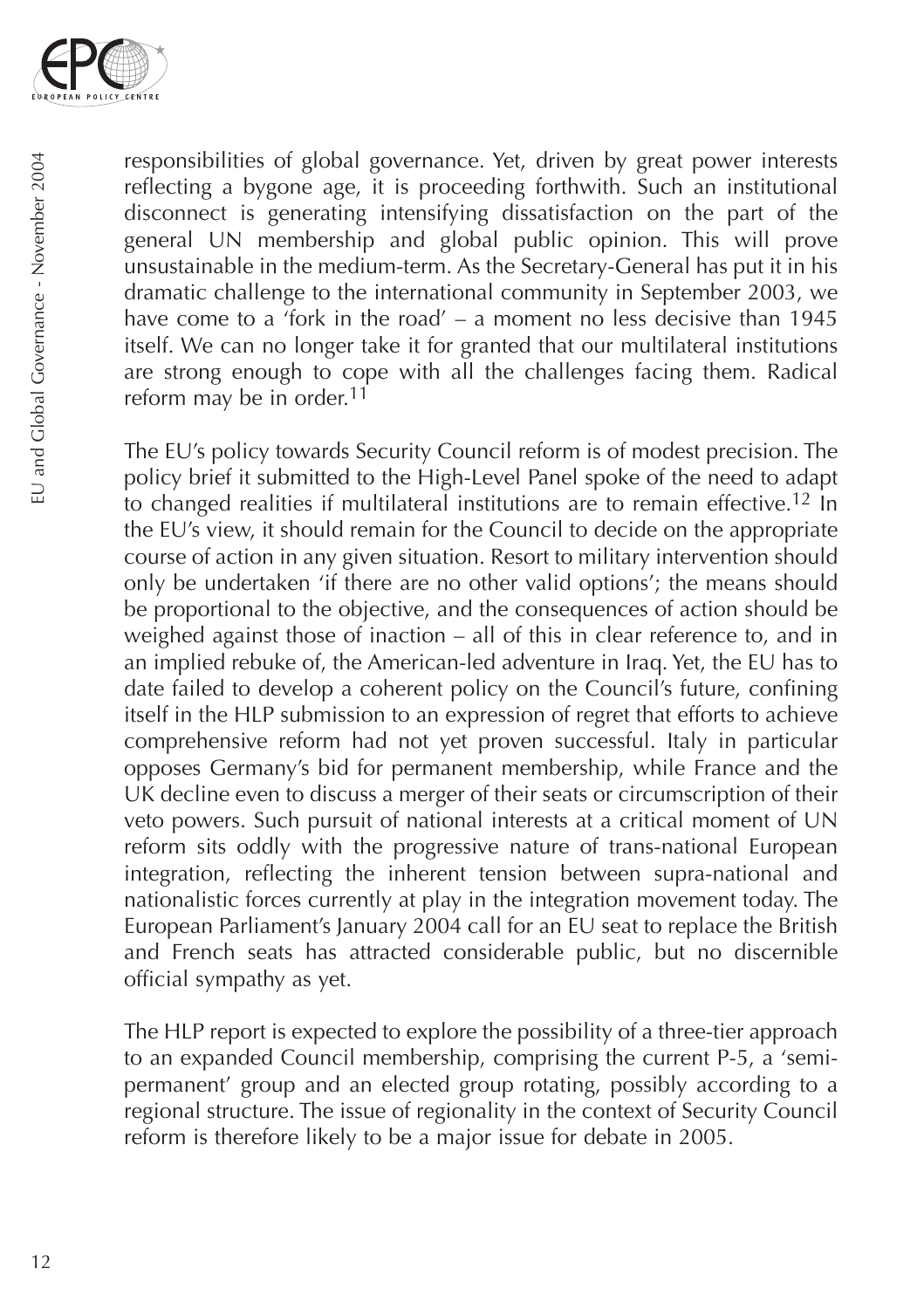

EU and Global Governance - November 2004

EU and Global Governance - November 2004

*The EU as a Regional Agency*

The UN Charter accords a special place and role to 'regional arrangements and agencies' in the maintenance of international peace and security. Nothing in the Charter is to 'preclude' their existence and their role in peace and security as 'appropriate for regional action' provided these are consistent with the purposes and principles of the United Nations. UN Member States shall make 'every effort' to achieve pacific settlement of local disputes through such regional agencies before referring them to the Security Council. The Council, for its part, shall encourage the development of regional pacific settlement.13

Enforcement, however, is a different matter. While the Council shall, where appropriate, utilise regional agencies for enforcement action, no such action shall be taken without the Council's authorisation.14 This raises the question whether the EU is to be regarded as a regional agency under chapter VIII of the UN Charter. The status of international organizations vis-à-vis chapter VIII remains imprecise and uncertain. A number of issues require consideration.

The Secretary-General has convened five high-level meetings to date with 'regional organizations (1994, '96, '98, 2001, '03) and a  $6<sup>th</sup>$  is scheduled for mid-2005. At the 5<sup>th</sup> HLROM, some 21 organizations participated, yet only seven were true regional agencies while the rest were sub-regional, crossregional or trans-national. The EU was listed as three separate entities reflecting the separate entities of the Troika (Council, Presidency and Commission).

The manner in which in which an international organization is to be designated as a 'chapter VIII regional agency' remains undetermined.' Hitherto, four ways of classifying regional partners with the UN have been observed: through General Assembly observer status, by Secretariat invitation to the high-level meetings, through Security Council appellation, and through self-proclamation. Two agencies (OAS, OSCE) have proclaimed themselves to be a 'regional agency for the purposes of chapter VIII of the UN Charter.' For its part, NATO does not see itself as a 'chapter VIII regional agency' but believes that it 'acts in the same spirit.'15 Nor, according to one authority, does the EU consider itself to be a chapter VIII regional arrangement or agency.<sup>16</sup>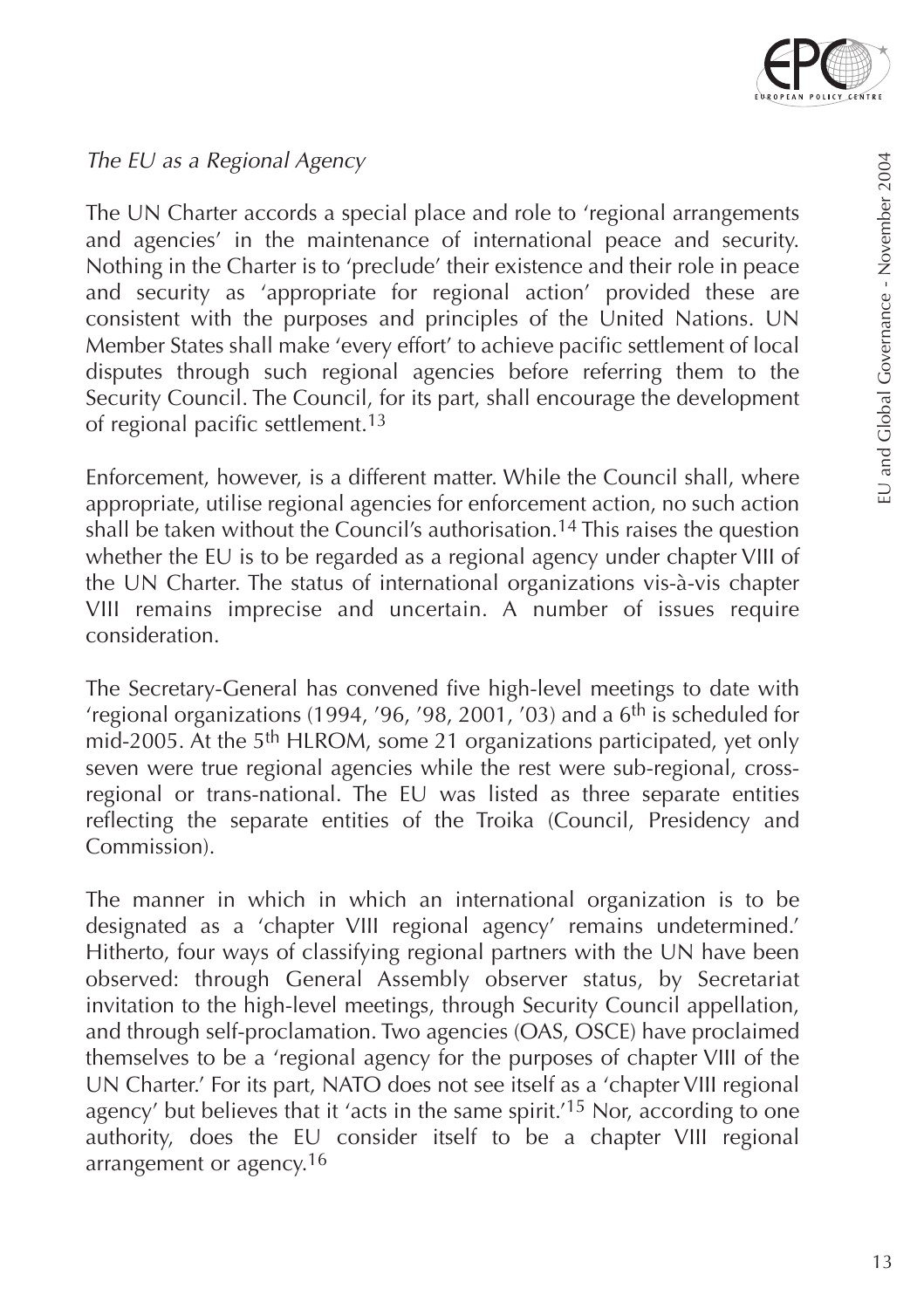

The distinction between being a regional agency under chapter VIII of the UN Charter or another type of grouping carries little significance at present. Any international organization, whether sub-regional (ECOWAS), regional (OAS), cross-regional (NATO) or trans-national (Commonwealth), may be called upon by the Security Council for pacific settlement activity and, as appropriate, for enforcement with the Council acting under chapters VI and VII respectively. But as the UN increasingly relies on partner organizations to share in the maintenance of peace and security, the distinction between a regional agency under chapter VIII and others acting under chapters VI and VII may become more important. In July 2003, the UN Secretary-General called for a 'regional global security mechanism' that would be flexible and responsive to 'our rapidly changing and integrating world.' A future arrangement in which designated 'chapter VIII regional agencies' represent agreed 'security regions' could be envisaged, such agencies assuming an institutional role (representation; reporting) and an executive role for pacific settlement. Enforcement could be undertaken by either a 'chapter VIII regional agency' or any other international organization, as appropriate.17

#### *Questions:*

### *1. Security Council Reform*

*How many years are likely to pass before an EU seat may be held at the UN Security Council, embracing the permanent seats of France and the UK? Would this require an amendment to the UN Charter, or might it be concluded through a protocol arrangement?*

### *2. A 'Chapter VIII Regional Agency'*

Should the EU consider itself a regional agency for the purposes of chapter VIII of the UN Charter? Should it issue a declaration declaring itself as such?

### *Political Dimension*

It seems that the EU is not to be seen as a 'chapter VIII regional agency' such as the AU is for Africa or the OAS for America. Rather it should be seen as *sui generis* – operating on a plane above the nation-state but not yet, and perhaps never, a single supra-national entity.18 The EU lacks the singleminded political coherence and dedicated military capability of the United States. But its loosely aggregated populace – the European citizenry – outstrips that of its North American partner and rival, and its combined diplomatic skills and 'soft power' are already formidable and generally welcomed around the world as a potential force for good. To the extent that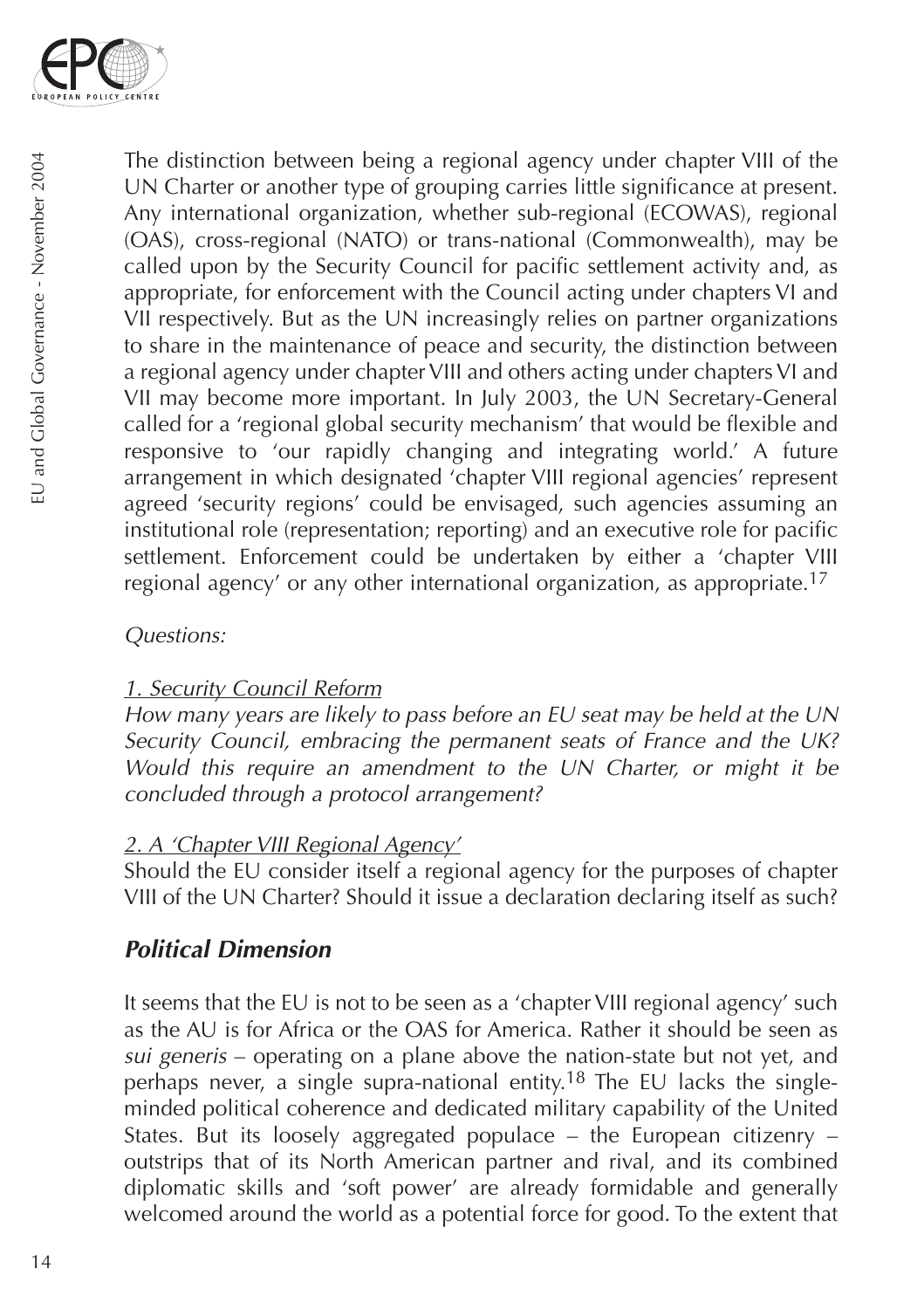

the UN is moving towards 'soft power' as the principal default mode for crisis management, the EU is in shaping this approach, the single most valuable operational partner of the UN. This development is attracting interest, and even excitement, within the UN itself, as witnessed by the frequency of visits to Brussels by the UN leadership, and also within the wider policy community beyond.

In the wake of the Iraq crisis which has shaken many assumptions underpinning the international order, three rival conceptions of multilateralism are under debate:

- 'Assertive multilateralism' of the early 1990s: The US took the lead, within the framework of the existing multilateral framework, and the international community was prepared to follow.
- 'Hegemonic multilateralism' of the early 21<sup>st</sup> century: The US forcefully leads the world according to its beliefs and goals, acting within the UN framework if possible but outside it if necessary. Certain aspects of the legal framework are subject to potential modification (pre-emption for self-defence, limited rights for 'enemy combatants, targeted assassinations, compulsory WMD disarmament, WMD inspections on the high seas).
- 'Effective multilateralism' articulated by the EU in the past year: All Member States without exception reaffirm a commitment to the current international legal framework, and WMD proliferation is pursued through 'constructive engagement' rather than pre-emptive force.

The UN High-Level Panel's report is charged with proposing ways of ensuring effective collective action for the  $21<sup>st</sup>$  century – an almost identical concept to the EU's strategic policy. If collective action is to be effective, however, the following will need to be achieved:

- the US must be convinced that its national needs can be met and its fears assuaged through multilateral approaches, institutions and mechanisms, without having to resort to the unilateral use of force outside the Charter provisions;
- the other major powers in particular Russia, China and the EU must be satisfied that the US can be expected to operate within the constraints of international law, and that their interests will not suffer through an unbridled 'assertive hegemony';
- the economically-impoverished South must be reassured that the broader challenges of 'human security' that can generate violent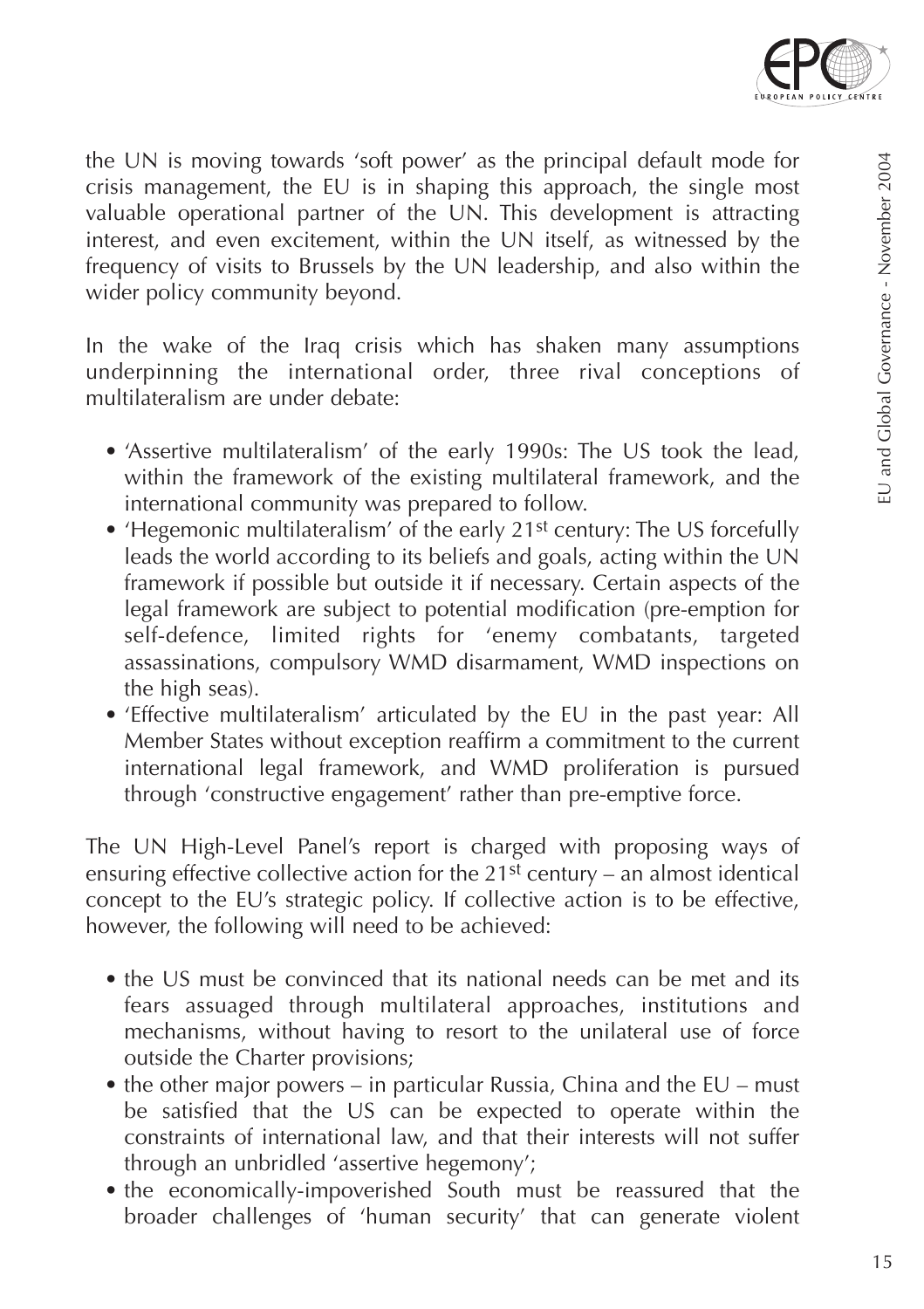

conflict in their regions are genuinely being addressed in the global security system; and

• the politically dispossessed people in the Arab world must be allowed a self-redemption that is autochthonous to their cultural and religious heritage, not one imposed from outside through Western interests and dominance.

These four goals – US national security, a nuanced multipolarity, global human security and inter-civilizational accord – comprise the multiple requirement for effective collective action in the future. Taken together they will allow the Panel to find an 'appropriate balance at the global level' in identifying future threats and developing an appropriate strategic response.

The continuation of the US administration for another four years poses a heightened political challenge to the EU in positioning itself optimally visà-vis a unilateralist US leadership and its own 'effective multilateralism.' It remains now for the EU to forge a greater coherence while proceeding with enlargement and, at the same time, strengthening its operational partnership with the UN in crisis management as an alternative to unilateralist preemption. From the spate of global opinion polls over the past 18 months there is little doubt which of these alternative strategic doctrines the majority of the world's citizens prefer.

#### *Questions:*

#### *1. Multipolarity and Unilateralism*

*Is there some middle ground to be found between 'multipolarity' and 'assertive unilateralism'?*

#### *2. The EU as a 'Global Actor'*

*Is it feasible for the EU, at a delicate time of its enlargement and as it shapes its constitutional foundations, to aspire to have sufficient political coherence to take the lead as a 'global actor' in international affairs?*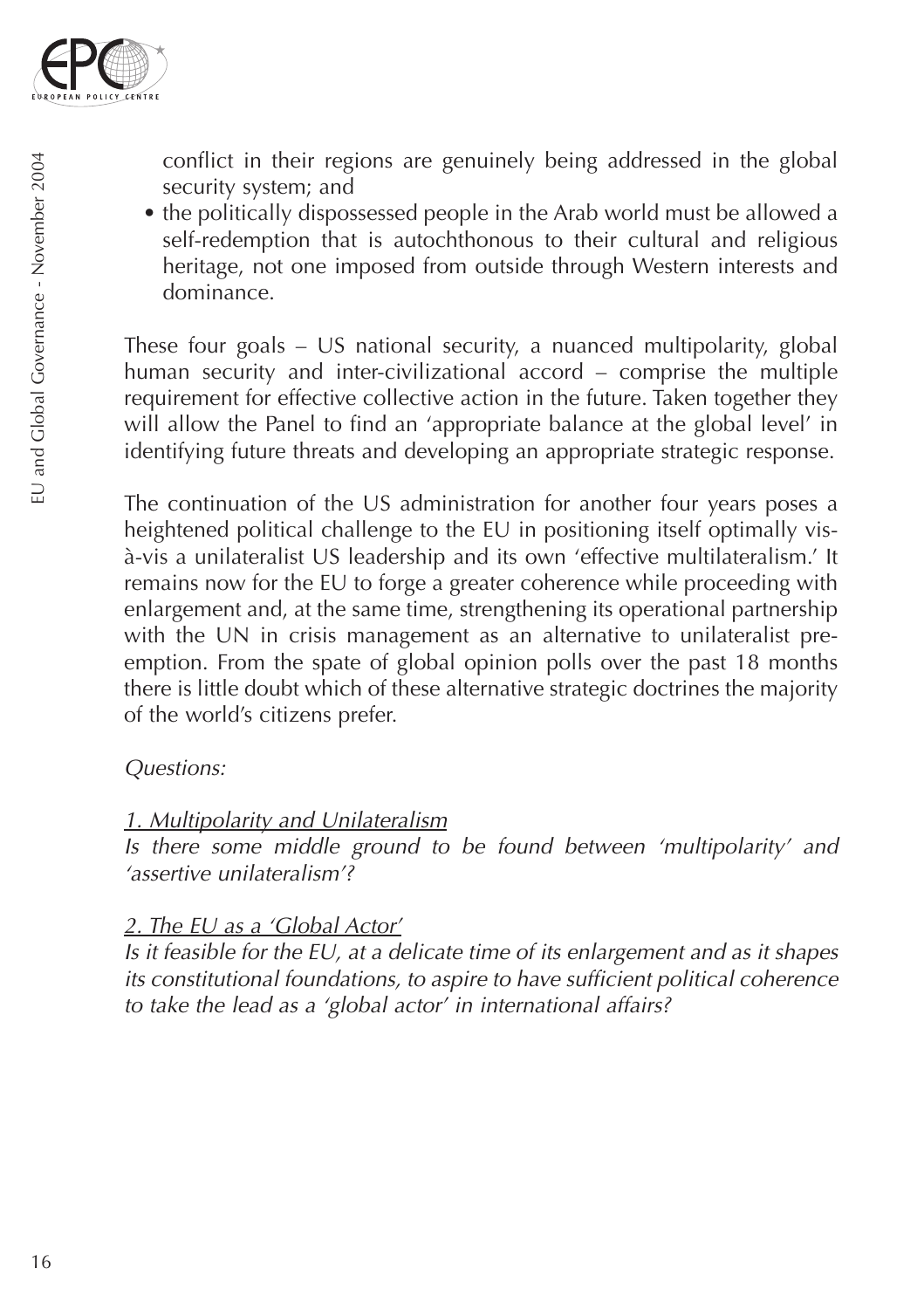

- $<sup>1</sup>$  UN High-Level Panel on Threats, Challenges and Change (see UN Foundation website for</sup> details).
- 2 Including, *inter alia*, proposals for peace enforcement units under chapter 7, and SOFAs under article 43 in order that collective security under article 42 could be properly implemented.
- $3$  The Constitution of the European Union, article I-41.
- $4$  "The EU should adopt a determined 'front-runner' approach to the negotiation and implementation of important UN initiatives in the fields of sustainable development, poverty reduction, and international security, taking a more proactive approach to the development of international instruments and specific EU implementing actions. Moreover, the EU should give renewed impetus to the UN reform." EC Communication COM (2003) 526, September 2003, p. 9.
- 5 'A Secure Europe in a Better World: European Security Strategy,' Brussels, 12 December 2003, p. 11.
- $6$  Milestones in this process include: January 1994, when NATO supported the development of a European Security and Defence Identity as called for in the Maastricht Treaty; January 2001, when the EU and NATO established a formal relationship; December 2002, when a Joint Declaration on ESDP outlined political principles for co-operation in crisis management and conflict prevention, giving the EU assured access to NATO's planning and logistics capabilities; and March 2003, when agreement was reached on a set of 'crisis management arrangements' ('Berlin Plus') aimed at avoiding duplication of military resources.
- $7$  US National Security Strategy, September 2002. This has been questioned by the UN Secretary-General: "Mr. Annan said the UN now had to decide whether radical change was needed in the face of this new doctrine of pre-emptive force... The new doctrine represented a fundamental challenge to the principles of collective security and the UN Charter, which had guided the world body since its foundation, Mr. Annan said, and he was concerned it could lead to a proliferation of unilateral and lawless use of force. ... According to this argument, Mr. Annan continued, countries were not obliged to wait until there was agreement in the Security Council but instead, reserved themselves the right to act unilaterally, or in ad hoc coalitions. 'This logic represents a fundamental challenge to the principles on which, however imperfectly, world peace and stability have rested for the last fifty-eight years,' he said." - UN News Centre, 23 September 2003.
- $8$  The view, articulated by the British Prime Minister, that if, after all 'reasonable efforts' have been made to ensure Security Council unanimity among the P-5, one permanent member threatens to veto a proposed use of force, the other permanent members may proceed around the Council and employ force through a 'coalition of the willing.'
- <sup>9</sup> The binding decision of April 1991 that Iraq shall not possess WMDs; the Presidential Statement of January 1992 that the proliferation of WMDs constitutes a 'threat to peace and security'; the querying of North Korea's stated reason for its intention to withdrew from the NPT in January 1993; and its refusal to recognise nuclear weapon 'status' on India and Pakistan in May 1998.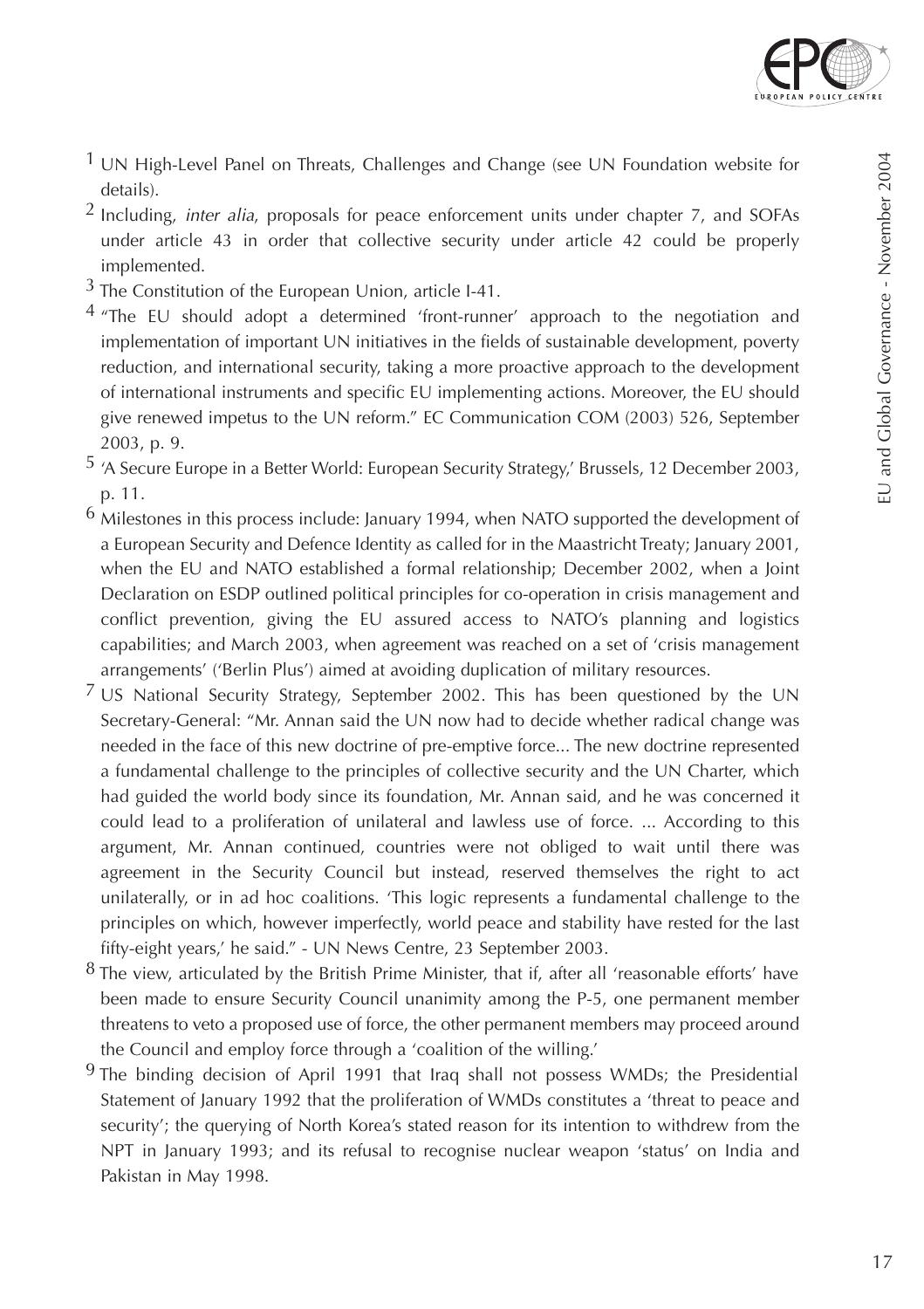

- $10$  The view that, if a government of a Member State is unable or unwilling to protect its own citizens from the widespread and systematic abuse of human rights, then the responsibility to do so falls by default to the international community, which may be exercise through, as a last resort, military intervention. (See 'The Responsibility to Protect,' Report of the International Commission on Intervention and State Sovereignty; IDRC, Ottawa, 2001.)
- <sup>11</sup> SG's Report on the Implementation of the UN Millennium Declaration,  $A/58/323$ , 2 September 2003; and Opening Address to General Assembly, 23 September 2003.
- 12 EU Paper for Submission to the High-Level Panel on Threats, Challenges and Change, May 2004 http://ue.eu.int/uedocs/cmsUpload/EU%20written%20contribution2.pdf
- 13 UN Charter, article 52.
- 14 UN Charter, article 53.
- 15 Joop de Hoop Scheffer, NATO SG, Address to the New Defence Agenda Conference, Brussels, 17 May 2004.
- 16 See Dr. Thierry Tardy, Geneva Centre for Security Policy, 'Limits and Opportunities of UN-EU Relations in Peace Operations: Implications for DPKO,' External Study for UN DPKO Best Practices Unit, September 2003, p. 9.
- 17 See Graham, K., & Felício, T., Regional Security and Global Governance, UNU-CRIS Policy Brief No. 1, September 2004.
- 18 "[The EU] is not a State intended to replace existing states, but it is more than any other international organisation. The EU is, in fact, unique. Its Member States have set up common institutions to which they delegate some of their sovereignty so that decisions on specific matters of joint interest can be made democratically at European level. This pooling of sovereignty is also called 'European integration.'" http://europa.eu.int/abc/index\_en.htm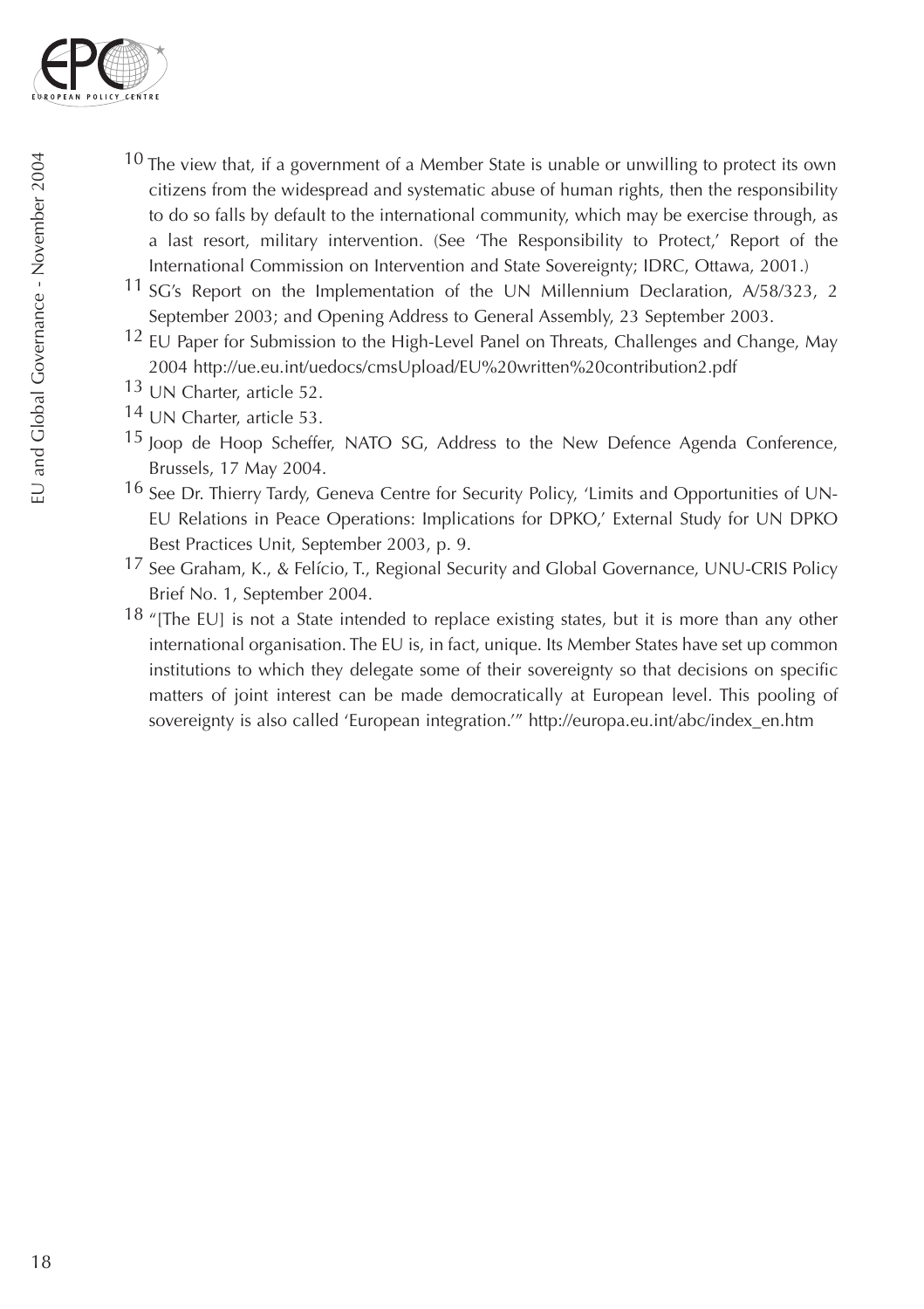

### **Annex**

# **'The EU and UN in Crisis Management'** *Brussels, 10 November 2004*

### **Summary Report of Expert Meeting**

#### **Introduction**

The European Policy Centre (EPC) and the Konrad Adenauer Stiftung (KAS) jointly hosted an expert meeting on the topic *"The EU and UN in Crisis Management."* on 10 November 2004. **Peter Sutherland**, Chair, EPC Advisory Council; **Kennedy Graham**, Senior Fellow, United Nations University; Bruges, **Jim Cloos**, Director for US and Multilateral Affairs, Council of the European Union (EU) and **Hedi Annabi**, Assistant Secretary-General for Peacekeeping Operations, United Nations, New York, were the main speakers.

#### **Peter Sutherland**

Following opening remarks by **Dr. Peter Weilemann**, Director of the KAS, Brussels, **Peter Sutherland** reflected on the EU and "effective multilateralism," a central theme of the European Security Strategy (ESS). He emphasised that the EU now had to make good on its public commitments. It would serve no purpose to hide behind the US and its current penchant for unilateralism. The US had initiated and promoted many of the current international organizations. One should not give up on Washington but encourage it back into the multilateral fold. He stressed that the differences in terms of values between Europe and the United States should not be exaggerated and that recent Pew and GMF polls had shown that Americans were largely in favour of multilateralism.

Mr. Sutherland doubted whether a single EU seat at the UN was on the horizon but noted that there were many ways to strengthen EU-UN relations. The Union would have a legal personality once the Constitutional Treaty was ratified, which would make it possible for the EU to enter into treaties. Representation on the world stage would also improve with the appointment of an EU foreign minister. But Europe could only provide global leadership if it managed to ensure a more coherent policy output and translate that into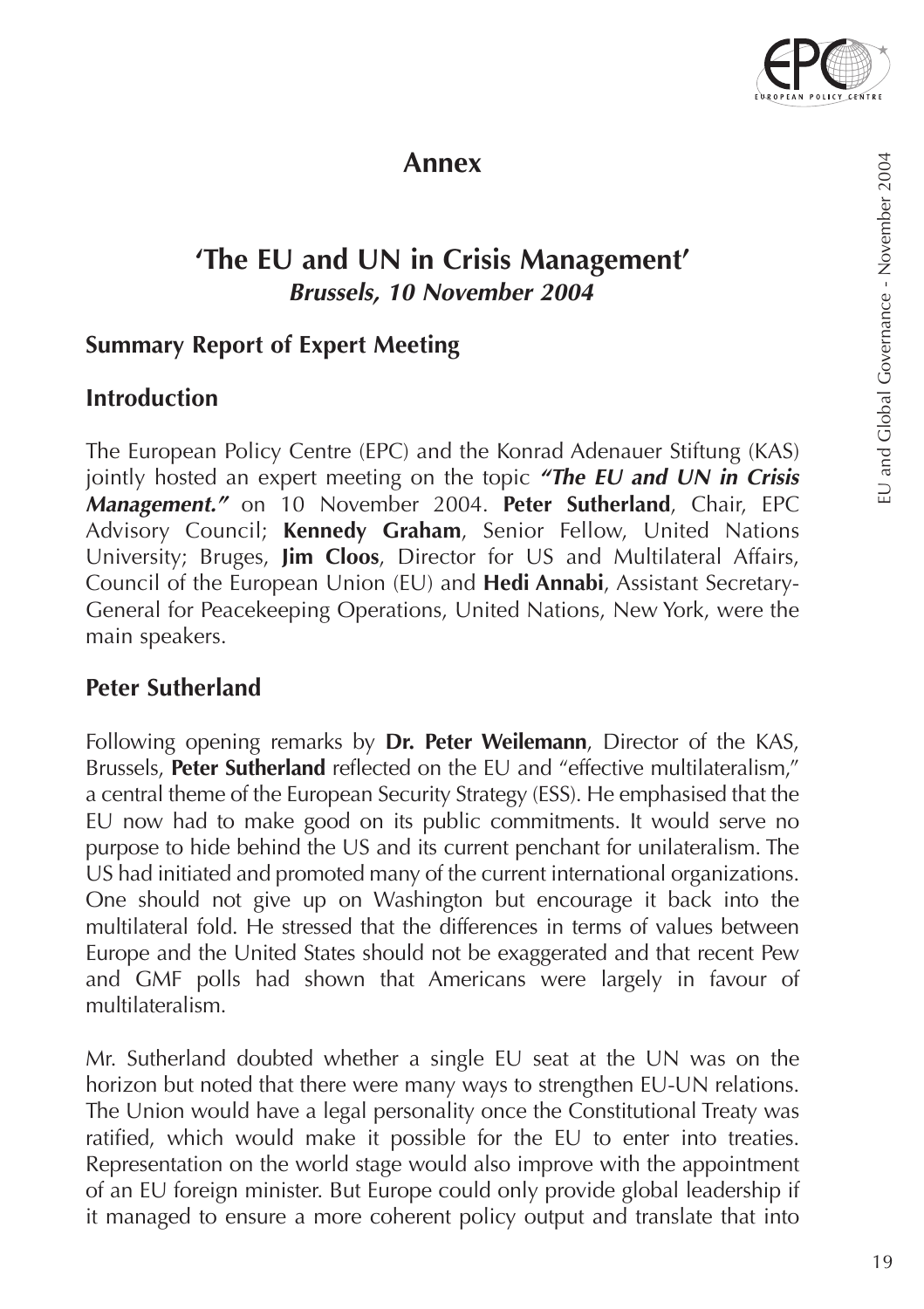

speaking with one voice. Mr. Sutherland noted that the forthcoming UN High Level Expert Group report on the reform of the United Nations would be a good opportunity to launch a debate on the EU's contribution to crisis management.

It was also worth reflecting on other international bodies. The G8, for example, was an exclusive club which needed a better geographical balance among its members as well as representatives from the World Bank, the International Monetary Fund and the World Trade Organization. Trade was one multilateral area where the EU had shown a lead but the WTO was creaking with an overload of cases under the dispute settlement mechanism.

### **The EU and UN: Partners in Crisis Management?**

Following a brief introduction by **Fraser Cameron**, EPC Director of Studies, **Kennedy Graham** outlined the main points of his background paper. He said the world was witnessing a tectonic interaction between civilisational value systems. There was a lack of, and a need for, a common security agenda dealing with threat perceptions and responses – hence the establishment of a High-Level Panel by the UN Secretary General to propose recommendations in its forthcoming report. The UN was in a state of retreat and retrenchment and was searching for institutional partners that were prepared to work supportively, rather than exploitatively, with it. There was therefore great interest, and even some excitement, within the UN over the prospects of stronger collaboration with the EU.

The UN-EU partnership could be regarded as having four dimensions: political, operational, doctrinal and institutional. Politically, the EU was positioning itself as a reliable partner with the UN within the context of its strategic policy of 'effective multilateralism.' The difference between 'soft assertion' and 'hard assertion' in multilateralism was one of degree only but it could prove critical in times of acute crisis such as Iraq 2002-4. Operationally, the EU was moving ahead with speed and determination in developing working links with the UN and much had already been achieved.

In terms of security doctrine, however, the EU still faced major tests. Five cardinal principles were currently under strain as a result of the recent Iraq crisis, and the question was whether the EU had a coherent policy on each. The non-use of force was being challenged by the doctrine of pre-emption. Government recognition at the UN was challenged by the recent practice of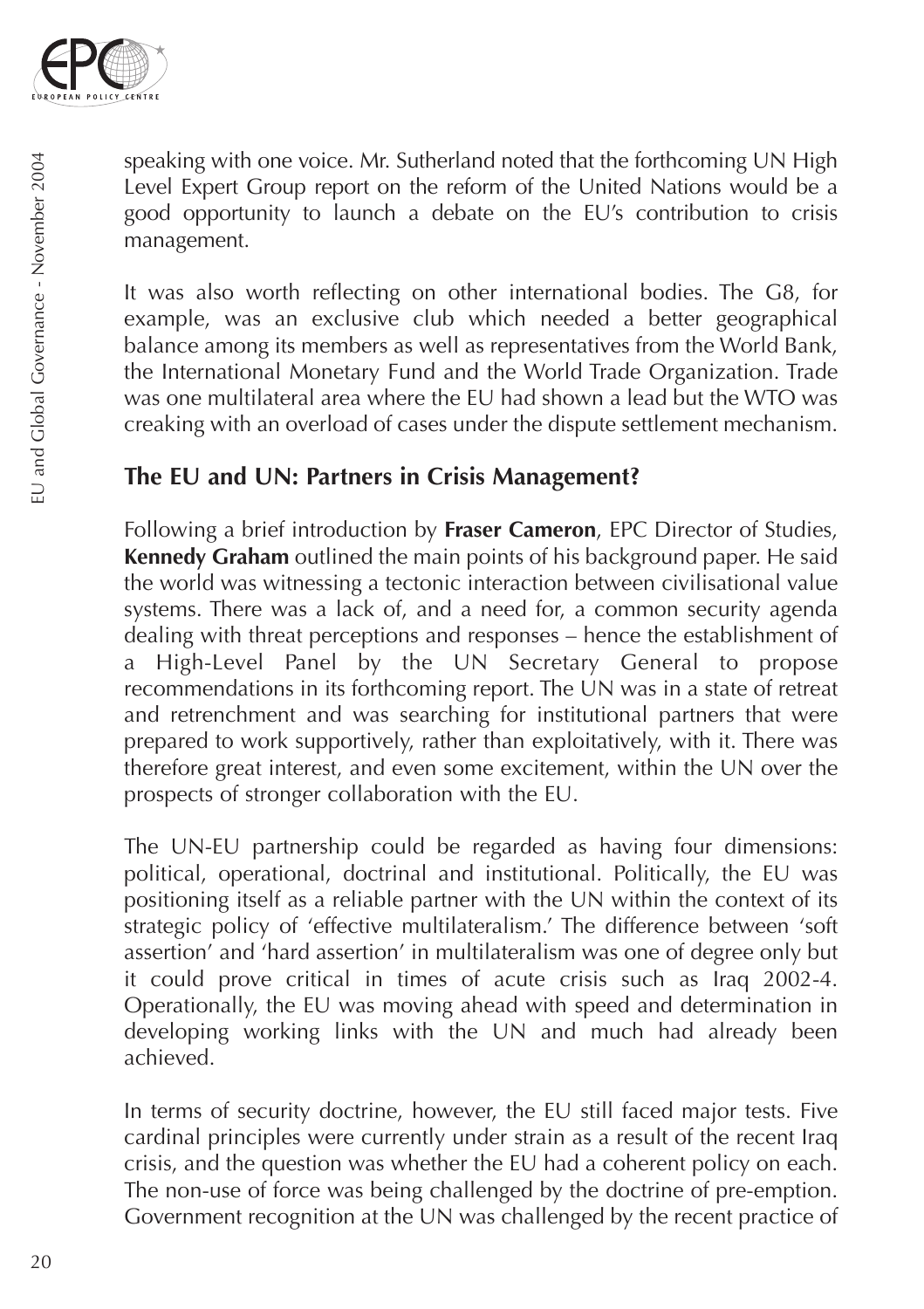

regime change through the unauthorized use of force. The P-5 concurrence was challenged by the British 'unreasonable veto' theory. The customary right of states to own any weaponry for self-defence was challenged by an emerging norm of 'selective and compulsory WMD disarmament.' Domestic jurisdiction was challenged by the doctrine of intervention through the 'responsibility to protect.' On the last two issues, the EU was united, but on the first three it had failed to speak with one voice.

Institutionally, the EU faced two issues. Its policy towards Security Council reform was coherent but vague. It needed to sharpen its proposals towards issues such as unbalanced representation, conflict of interest on the part of the P-5, and imprecise decision-making methods and procedures. And issues such as a single EU seat and the British-French veto would take a long time to be resolved. Secondly, the EU needed to clarify whether it perceived itself as a 'regional agency' for the purposes of chapter VIII of the UN Charter.

**Hedi Annabi** reflected both on the interaction between the UN's Department of Peacekeeping and the EU, as well as on the kind of support the UN would welcome from the EU. The EU was good on 'rule of law' support but more could be done to improve civilian and military capabilities. The two sides were currently examining issues related to planning, training, communication and best practices. The UN attached importance to the EU and the Member States participating in peacekeeping. The 25 Member States paid 40% of the peacekeeping budget (\$3 in 2004) but provided only 7% of total troops in the field (currently 62,000 in 17 operations in four continents). In Africa, the EU only provided 2.4% of troops. There was thus still room for improvement.

**Jim Cloos** noted that a debate on global values needed to be approached with caution lest we move towards a self-fulfilling a clash of civilisations. He stressed that the use of clichés about the EU and the US also needed to be avoided. The US often criticised the multilateral system as sometimes ineffective and the EU needed to prove that multilateralism would bring greater results in the long run. Multilateralism meant a rules-based approach, not just working with others. It normally meant working through the UN but there could be exceptions (Kosovo). The EU had to prove to a sceptical US that multilateralism could be effective.

With regard to the UN Security Council, Mr. Cloos said that there was a general feeling that there was need for reform. An EU seat on the UNSC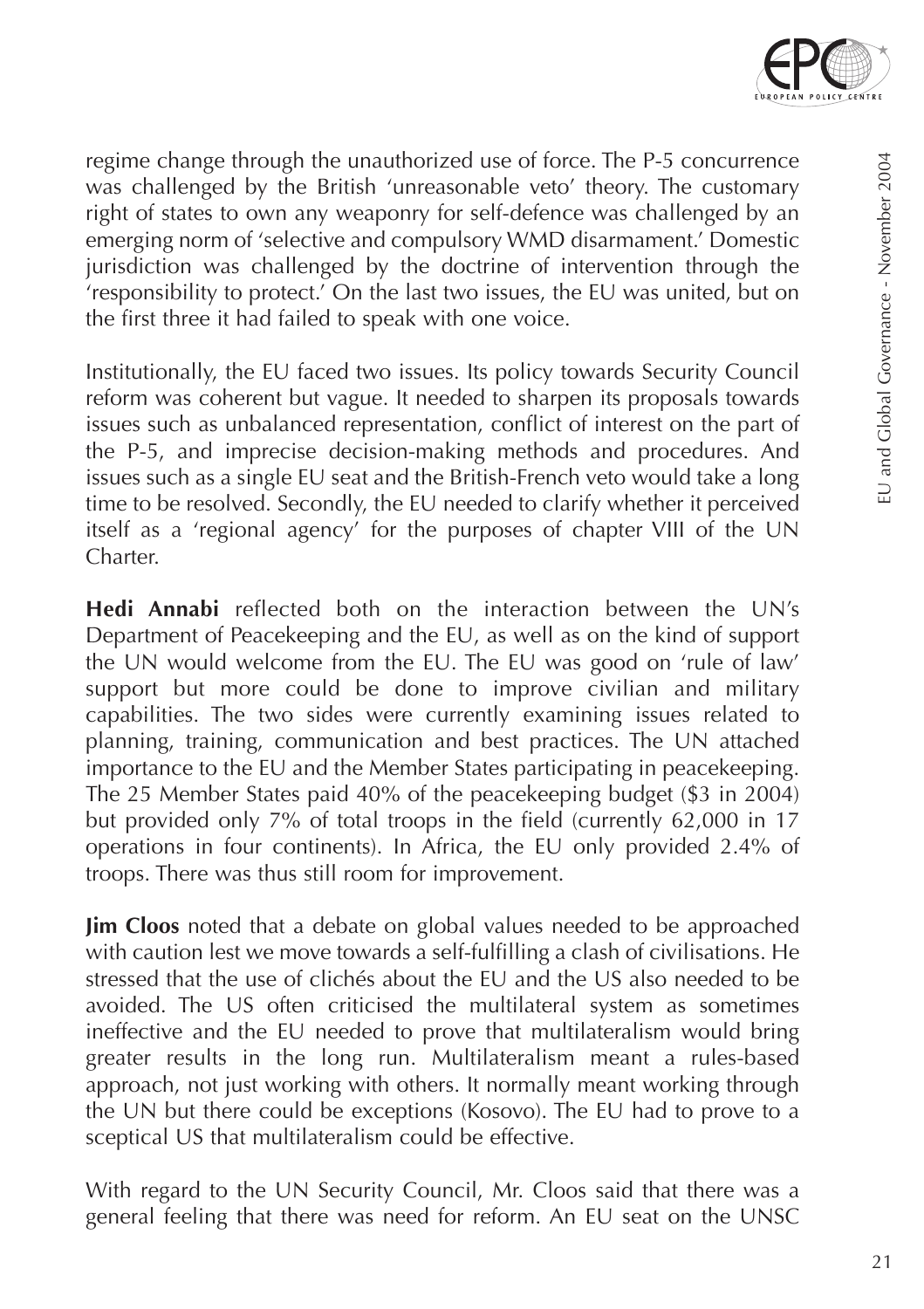

would be "an ideal situation" but he agreed with previous speakers that this was unlikely to come in the near future. With regard to establishing rules, they needed to be adapted to a changing world, which in turn raised questions of how to guarantee implementation and the enforcement of such international rules.

With regard to crisis management, he noted that the more complicated issues focussed on humanitarian intervention. In the end, the decision to send troops would always be an *ad hoc* decision by nation states. He stressed that the EU should actively support the reform of the UN and that the EU should adopt a 'front-runner' approach by being the first to sign treaties and to implement them.

Taking Iran as an example he considered that the EU's policy of critical engagement – although criticised by the US – had been more effective than the US policy of non-engagement. He noted that the EU now had human rights and terrorism clauses in all agreements with third countries. The EU was steadily developing instruments to ensure that it played a global as well as a regional role in security governance. It was also working hard to develop African capabilities.

### **Discussion**

A former Belgian ambassador agreed with speakers that the EU should adopt a pragmatic approach, developing its regional capabilities and contributing where possible to global conflict situations. A Commission official pointed to the good relations between the Commission and Council with regard to the UN. An effective EU meant being open to third countries. One analyst raised the question of the EU's new 'battle groups' as being in the service of the UN. Another noted that Europe would not be able to quantitatively provide more support in peacekeeping due to defence budget restraints. He also noted that there was no agreement within the EU on the use of force. With regard to humanitarian intervention, one of the participants stressed that adopting a doctrine of humanitarian intervention could undermine the UN Charter. Another participant doubted that the US wanted effective global institutions.

Other participants emphasised the need for a holistic approach with the emphasis on human security. One ambassador stated that few Member States had complete confidence in the UN chain-of-command. Another analyst pointed out that the US sometimes did take useful multilateral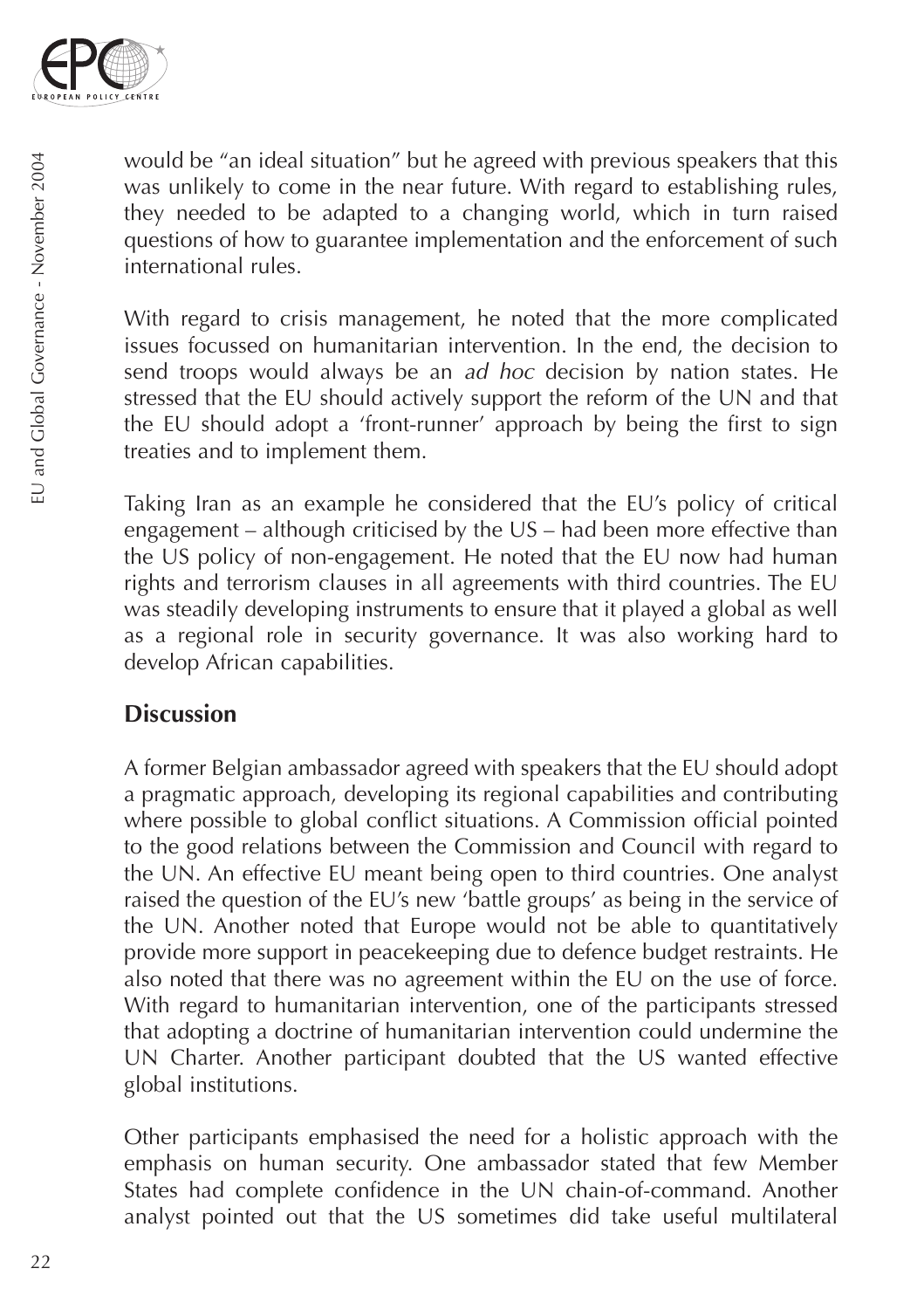

initiatives, e.g. the PSI proliferation initiative now backed by the EU and 30 other states. The same analyst called for greater democratic accountability in security matters. He questioned whether the EU was learning from the UN in its efforts to establish a planning cell. Another official raised the question of legitimacy. Were the 26 democratic nations of NATO not a more powerful legitimising force than the UN with so many undemocratic members? Several participants spoke in favour of a larger regional role for the EU.

Replying to a question on the EU battle groups, **Mr Annabi** said he welcomed their introduction as an additional tool for crisis management operations. These groups would bring more muscle to UN operations, could buy time for the UNSC to act and could be used in various ways, for example as bridging operations. He stressed, however, that there also needed to be the political will to use these groups. These groups should not be considered a substitute for participation in actual peacekeeping operations. The notion that the North paid and the South did the 'dirty work' was not morally just.

On the 'battle group' concept **Mr. Cloos** said they were a new EU instrument and that for the time being the emphasis was on bridging operations. The number of troops would depend on the existing demand. There was no automaticity; their use would be on a case-by-case basis. He further stressed that the EU approach was holistic and noted the considerable practical cooperation between the desks in the EU and the UN. European policy was not dependent on the United States; Europe did not have to shape what it does on a daily basis on how America operates. He worried about the lack of Francophone police for overseas operations in the EU.

Summing up, **Dr Graham** concluded that consensus had pervaded the discussion concerning a number of issues.

- Operationally, it had been agreed that overall the EU-UN partnership was going in the right direction and that further strengthening was desirable.
- Doctrinally, it was recognised that a coherent EU policy was still lacking with regard to certain issues but that these should not be highlighted. Work remained to be done on these issues before the EU could speak with one voice. The future adoption of a Constitution and the attainment of a legal personality and the creation of a diplomatic service would go a long way in this respect; it was essentially a matter of evolution.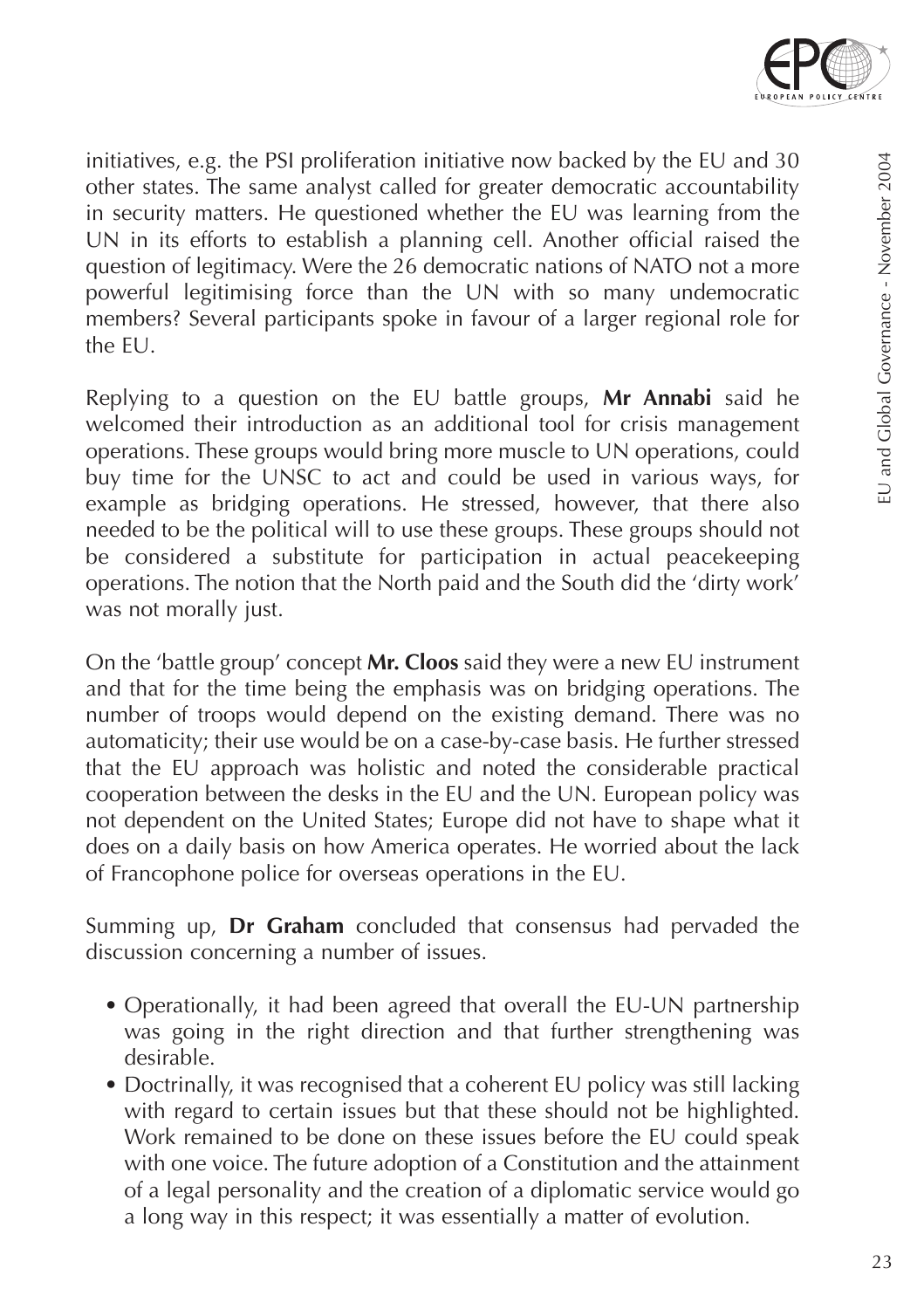

- Institutionally, the EU also needed time form a coherent view on Security Council reform. The UN High Level Panel's report, due in early December, would be the right opportunity to hold an in-depth debate on the reform of the UN. The EU was a *sui generis* organisation, not a 'chapter VIII regional agency.'
- On the political dimension, it was agreed that the international community was experiencing a time of great fluidity and some danger. There was complete agreement over the merit of the EU's 'effective multilateralism' policy. The challenge now was to move forward in a constructive way, independent of, but still in cooperation with, the US. The EU now had to deliver. The world was not unipolar now, and would probably never be. But there could be unilateralism within a multipolar world. The question then was whether such unilateral actions were legal or not. While international law was malleable and could be open to different interpretations, it did not follow that any action could be argued as 'legal.' This was where the UN, and with it the EU, had a critical role to play. The litmus test was the US policy of 'UN if possible, alone if necessary'; and whether 'alone' meant 'without UN authorization.' The EU needed to be clear if 'effective multilateralism' meant not acting unilaterally if such action required – and did not have – UN authorization.

This report was drafted by **Mirjam Dittrich**, EPC Policy Analyst.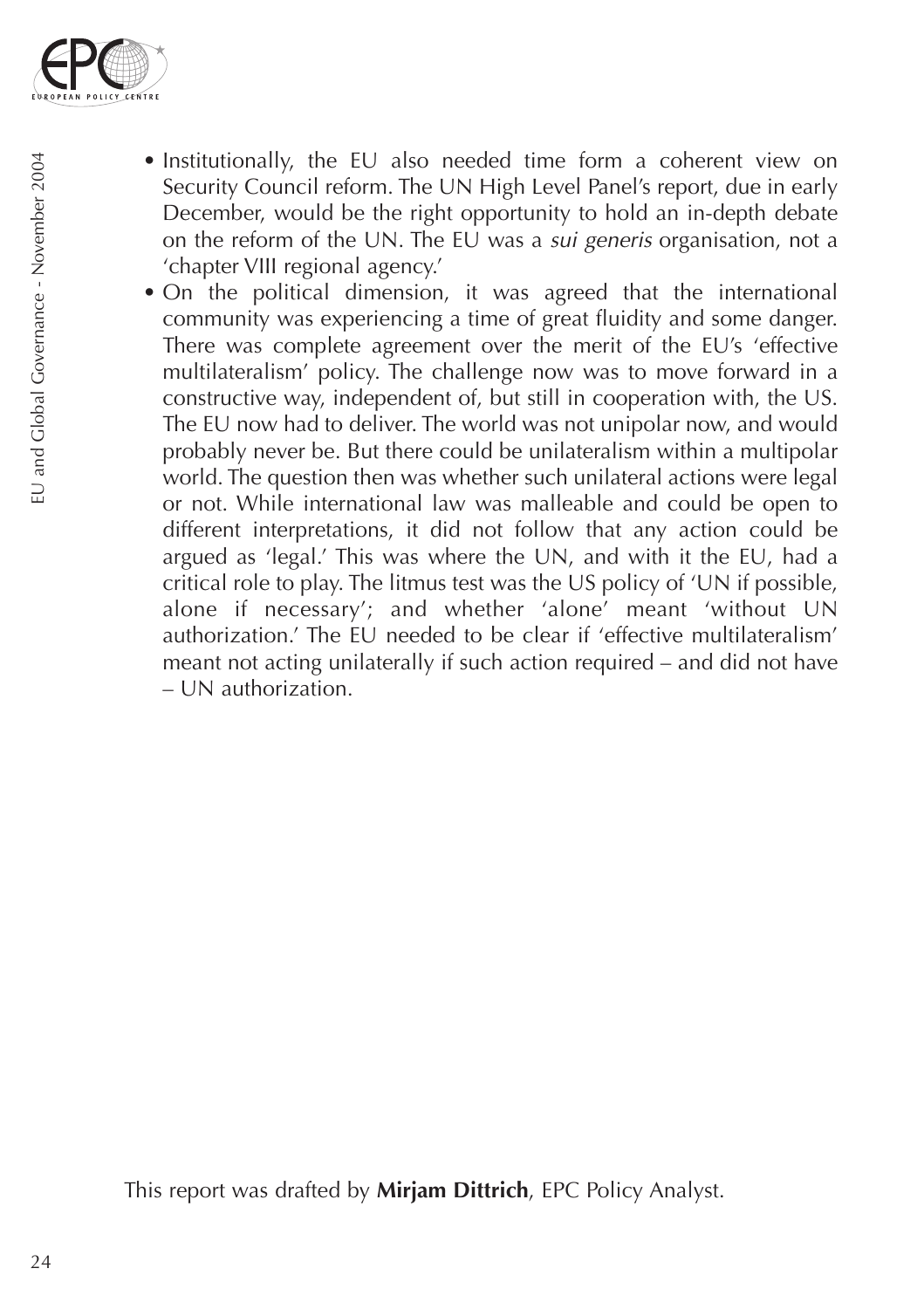

### **AGENDA**

#### **TOWARDS EFFECTIVE MULTILATERALISM**

#### **Wednesday, 10 November Renaissance Hotel**

**08h00** Open event with **Peter Sutherland**, Chair EPC Advisory Council

*"Effective Multilaterlism – EU Priorities"*

- **09h30 Restricted seminar (also in Renaissance Hotel)**
- Welcome: **Dr Peter Weilemann**, Director, Konrad Adenauer Stiftung Office, Brussels.

Opening Statement by **Peter Sutherland**

Discussion

- **10h15 Chair: Fraser Cameron**, Director of Studies, EPC
	- *The EU and UN: Partners in Crisis Management?*

**Kennedy Graham**, Senior Fellow, UN University

Comments: **Jim Cloos**, Director, Council of the EU<br>**Hedi Annabi**. Assistant Secret Annabi, Assistant Secretary-General for Peacekeeping Operations

- **11h00 Coffee break**
- **11h15** Discussion continued

The discussion will also cover the conclusions of a report prepared for the Canadian and British governments entitled *The EU and Peace building in Africa*.

- **13h15** Lunch
- **14h30** Close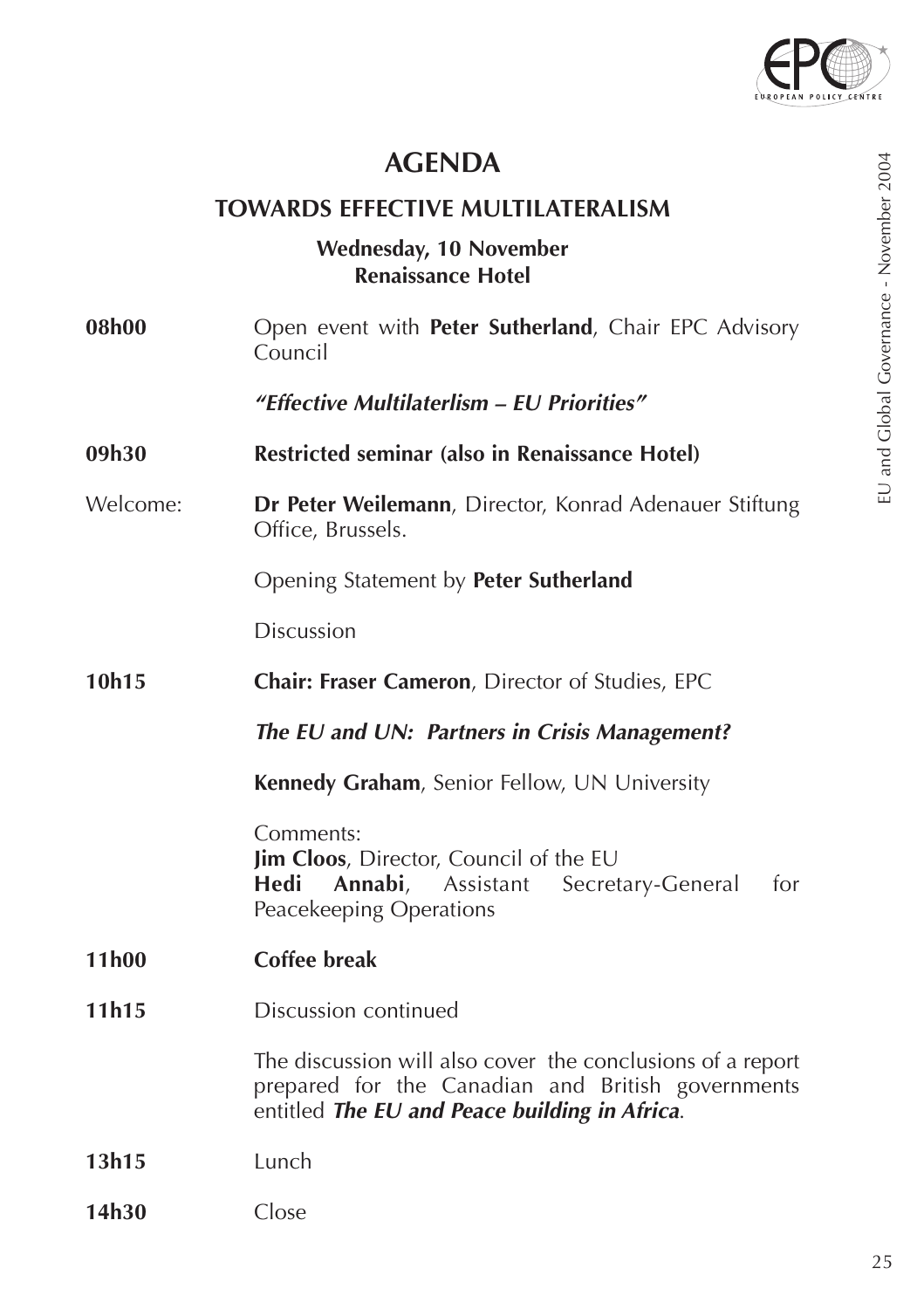

| H E Ragnar Ängeby     | Folke Bernadotte Academy                            |
|-----------------------|-----------------------------------------------------|
| Hedi Annabi           | Peacekeeping Operations                             |
| Valérie Arnould       | Royal Institute of International Relations, Belgium |
| Omar Bakhet           | <b>United Nations Office</b>                        |
| Sven Biscop           | Royal Institute of International Relations, Belgium |
| Giovanna Bono         | VUB Institute of European Studies                   |
| Fraser Cameron        | European Policy Centre                              |
| Margaret Carey        | United Nations Office                               |
| Jim Cloos             | Council of the European Union                       |
| Joel Cohen            | <b>United Nations Office</b>                        |
| Tony Craig            | United Nations Office                               |
| Mirjam Dittrich       | European Policy Centre                              |
| Tenia Felicio         | United Nations University                           |
| Mark Fischer          | Konrad-Adenauer-Stiftung                            |
| Bénédicte Frankinet   | Belgian Ministry of Foreign Affairs                 |
| <b>Brigid Gavin</b>   | United Nations University                           |
| Kennedy Graham        | United Nations University                           |
| Andrew Grene          | United Nations Office                               |
| H E Paul Kavanagh     | Permanent Representation of Ireland to the EU       |
| Willy Kempel          | <b>European Commission</b>                          |
| Franz Josef Kuglitsch | Austrian COPS Ambassador                            |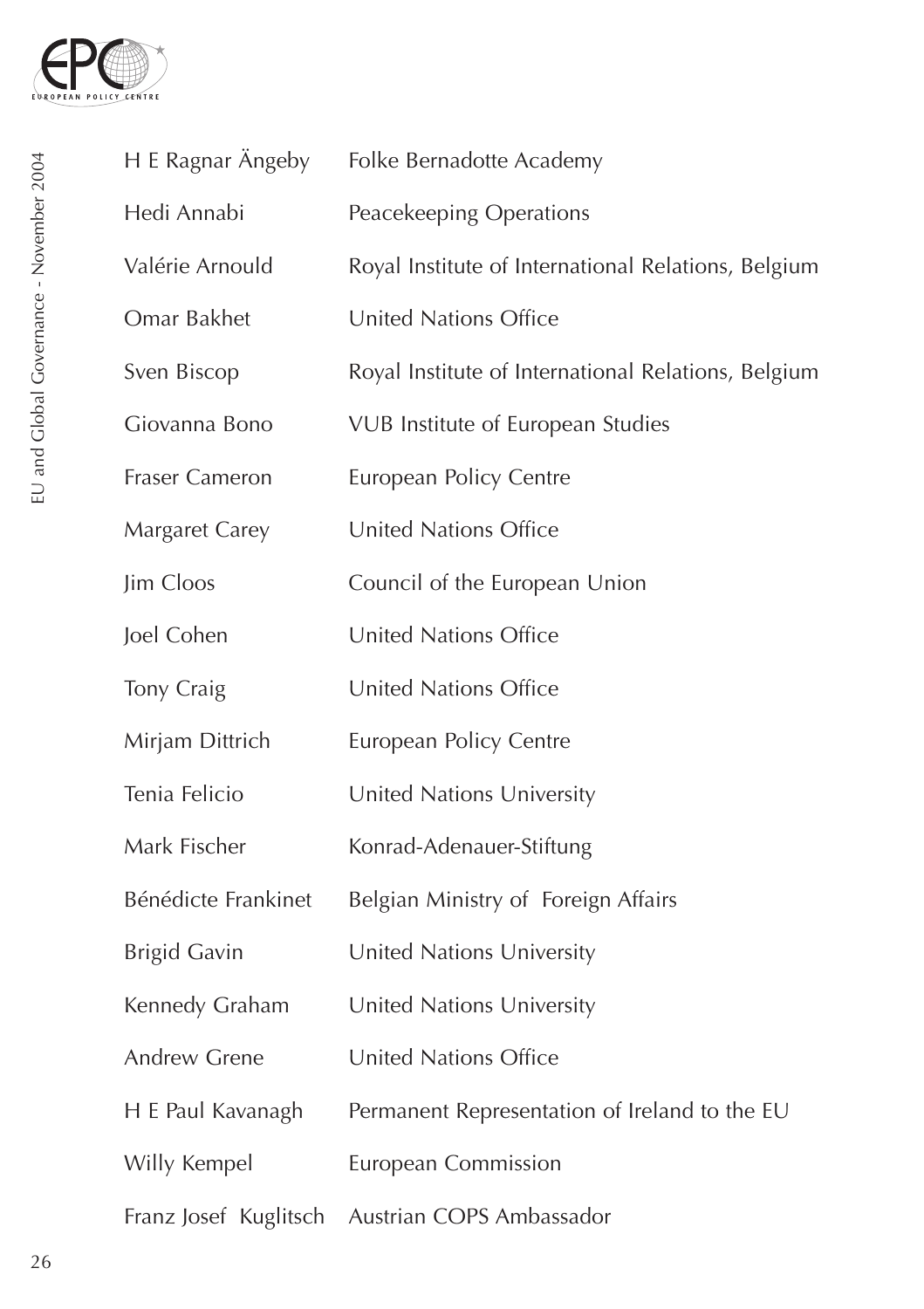

| Antero Lopes        | United Nations Office                               |
|---------------------|-----------------------------------------------------|
| Maria Mac Laughlin  | European Commission                                 |
| Michael Matthiessen | Council of the European Union                       |
| Andrea Mogni        | European Commission                                 |
| Annika Oberg        | Folke Bernadotte Academy                            |
| Jean-Luc Onckelinx  | Regional United Nations Information Centre          |
| Martin Ortega       | <b>ISS</b>                                          |
| Gerrard Quille      | International Security Information Service, Europe  |
| Razvan Stefan Rab   | Mission of Romania to the European Union            |
| John Renninger      | <b>United Nations Office</b>                        |
| Alex Reyn           | Royal Institute of International Relations, Belgium |
| Arnhild Spence      | UNIDR, Geneva                                       |
| Peter Sutherland    | President of the EPC's Advisory Council             |
| Luk van Langenhove  | United Nations University                           |
| Benedikt Wechsler   | Swiss Mission to the European Union                 |
| Peter Weilemann     | Konrad-Adenauer-Stiftung                            |